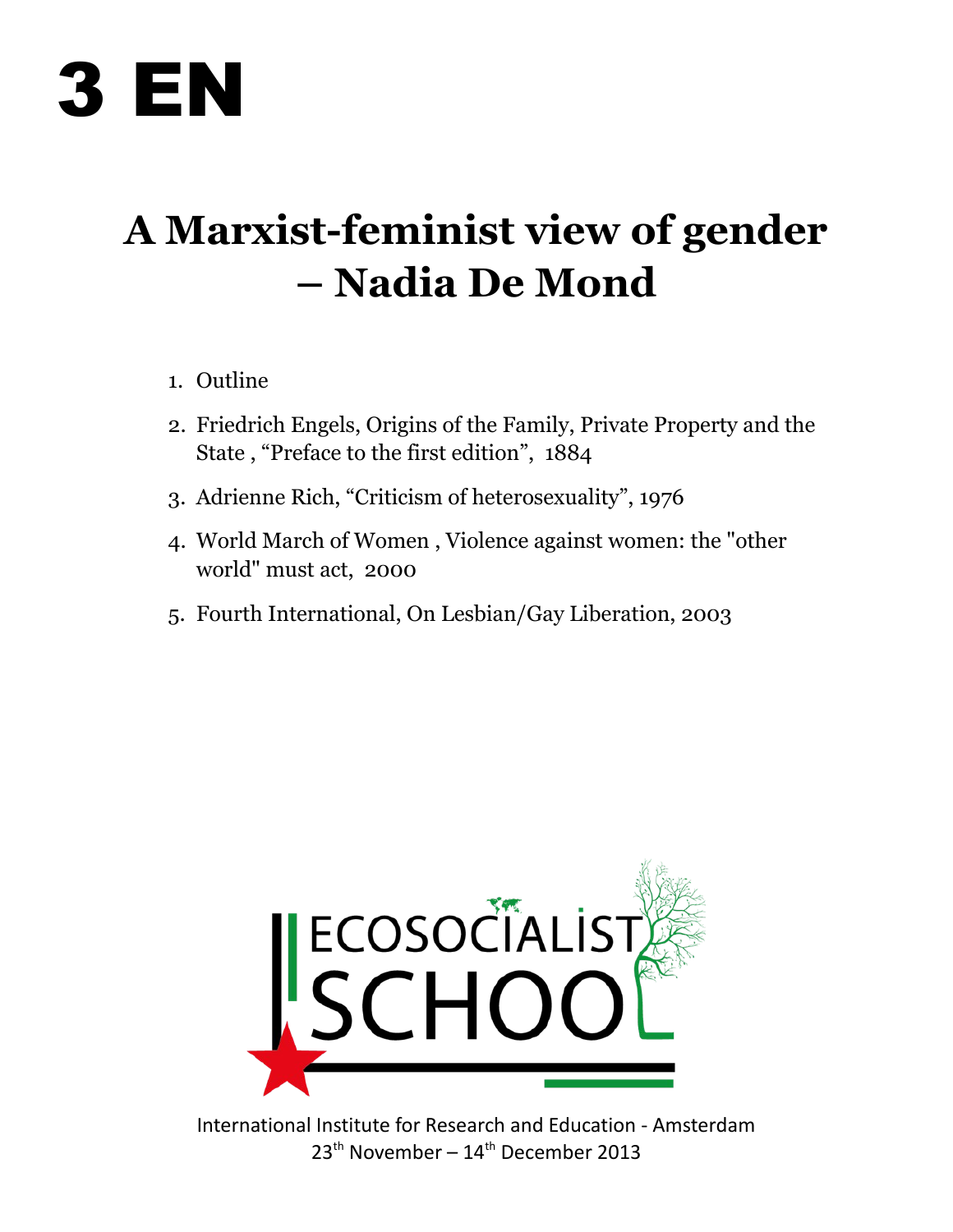# Outline of the lecture

Part 1

The origin of women's oppression. We reject a biological, essentialist explanation of inequality by situating female subordination and male supremacy in their historical, socio-economic and cultural context.

Women's oppression is not an eternal fact. But it exists since thousands of years, in the whole period of written history and all over the world.

Let's go back to a previous period.

1)What do we read in the fundamental Marxist writings:

Engels in 'The origin of the family, private property and the State': His hypothesis, based on the first ethnological studies, notably on the work of Morgan, is the existence of a primitive egalitarian society: primitive communism and matriarchy. This hypothesis has been refuted later. What is important, is the methodology, the rejection of the monogamous patriarchal family as a universal model.

2) What does current anthropology tell us?

The first human societies consisted of small informal groups living from gathering, fishing and hunting, an activity shared by everyone. They consumed what they produced. A first division of labour could have developed with the hunting of large animals whereby women remained nearer to the living place during pregnancy and breast feeding. This division was functional and did not attribute a different value to the sexes. This refutes the explanation of the subordination of women through the myth of "man the hunter" who developed superior skills. Most hunter gatherer societies have a matrilinear and matrilocal structure.

Debate on the causes of the evolution towards patrilocality, male dominance in kinship systems, the exchange of women (C.L. Strauss). Neolithic revolution: important changes in the living conditions of women, the beginnings of agriculture, animal husbandry and sedentary life. Creation of a surplus and of private property.

Control is now in the hand of the male leader of the kinship group.

Importance of seniority and of the control on procreative capacities of women in order to insure control over descendants.

Part 2

Patriarchy

= the system of domination by one sex over another, exists since at least 7-8000 years in all different class societies through history worldwide. This system applies to different modes of production. The position of women and the different family structures vary according to historical epochs and geographical latitudes.

Its essence consists of the appropriation, the use and the control by men over:

- women's labour (her work force and the products of it)

- reproduction and sexuality of women (women's bodies)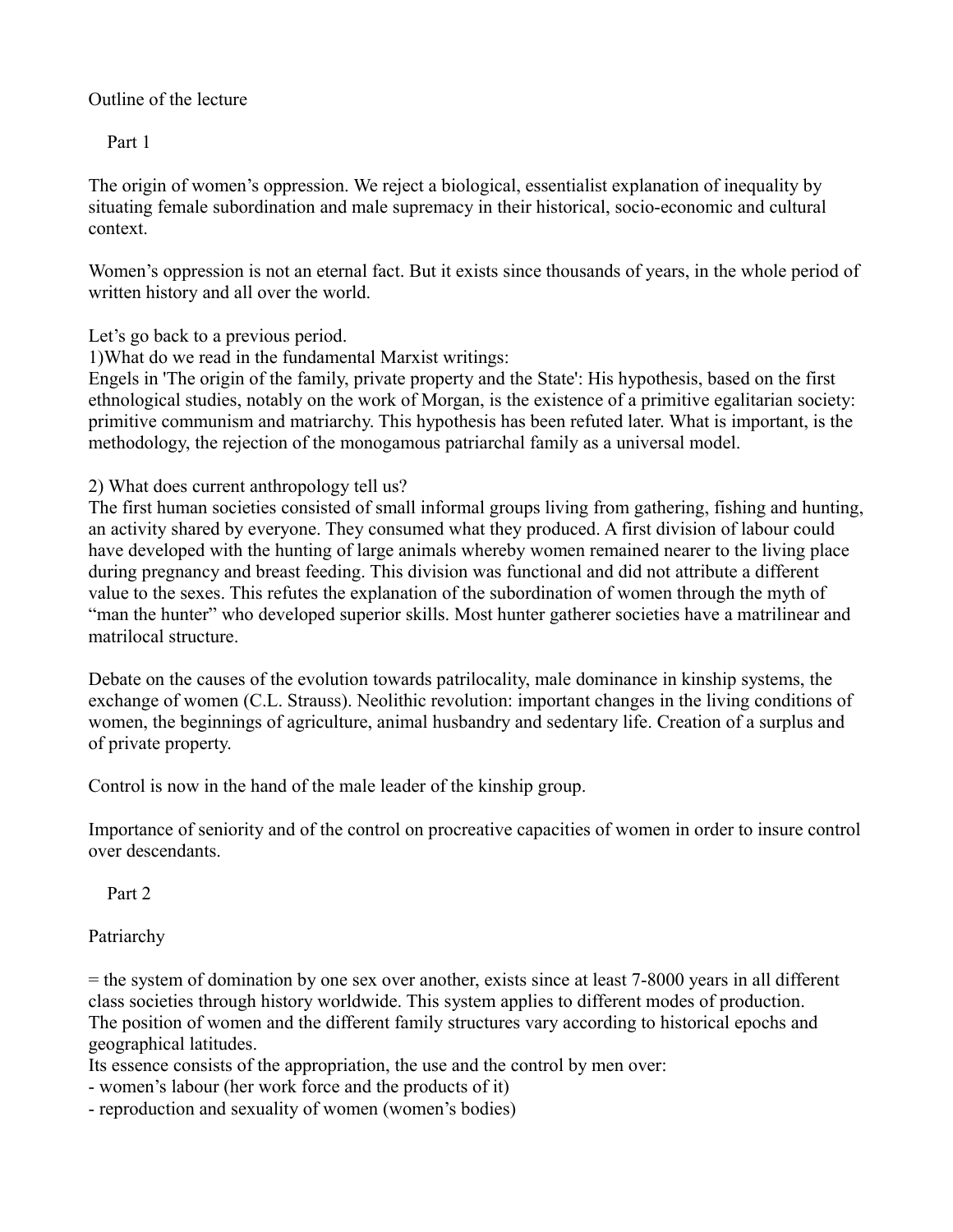It penetrates all spheres of existence. We will limit ourselves to the analysis of the current epoch. Imperfect insertion of women in the economy

- industrial reserve army – horizontal and vertical segregation – precariousness – "feminisation" of the labour market

Exploitation of social reproductive work done for free by women Interesting idea of feminism of the care sector

Looking at the modern family

Beyond the fact that it is the space of female reproductive work, it is also the place of procreation and of control over sexuality, the birth place of gender identities

Training for masculine and feminine characteristics (no third choice!) for a functional role in society The division of the world into two exclusive genders, who are opposed and complementary, is permeating all our thinking

The false neutrality of the masculine: (the body of) the male is the norm, (the body of) the female is a derivative product

Women's oppression – economical, social, political, cultural, ideological – works inescapably through her body; this goes also for the struggles of the women's movement.

Sexual differences or gender differences?

The so called ideal nuclear, monogamous, heterosexual family imposed on us … and reality. Do we really need "Romantic love"? Reich: no liberation of the human race without sexual revolution.

Oppression of women in the public domain

Recent access– but not universal – to education

The discovery of women's role in history, arts, science, "Women's Studies" are relatively recent Sexism in the public sphere

The political sphere – the preserve of men – in content and in form

Part 3

The concept of gender again

= forging a sexual identity according to the dominant ideology

= a historic, social and cultural construction which varies in time and space

Introduction of this concept in academia, amongst NGO's, usage as a "sweetener".

Use by Marxists

Gender as a straitjacket, especially for LGBTQ persons Heteronormativity/normality Homophobia Extreme oppression by monotheist religions

The perception of sexual identities varies in different cultures Examples: the Arab world; African pre-colonisation societies; Indian peoples of the America's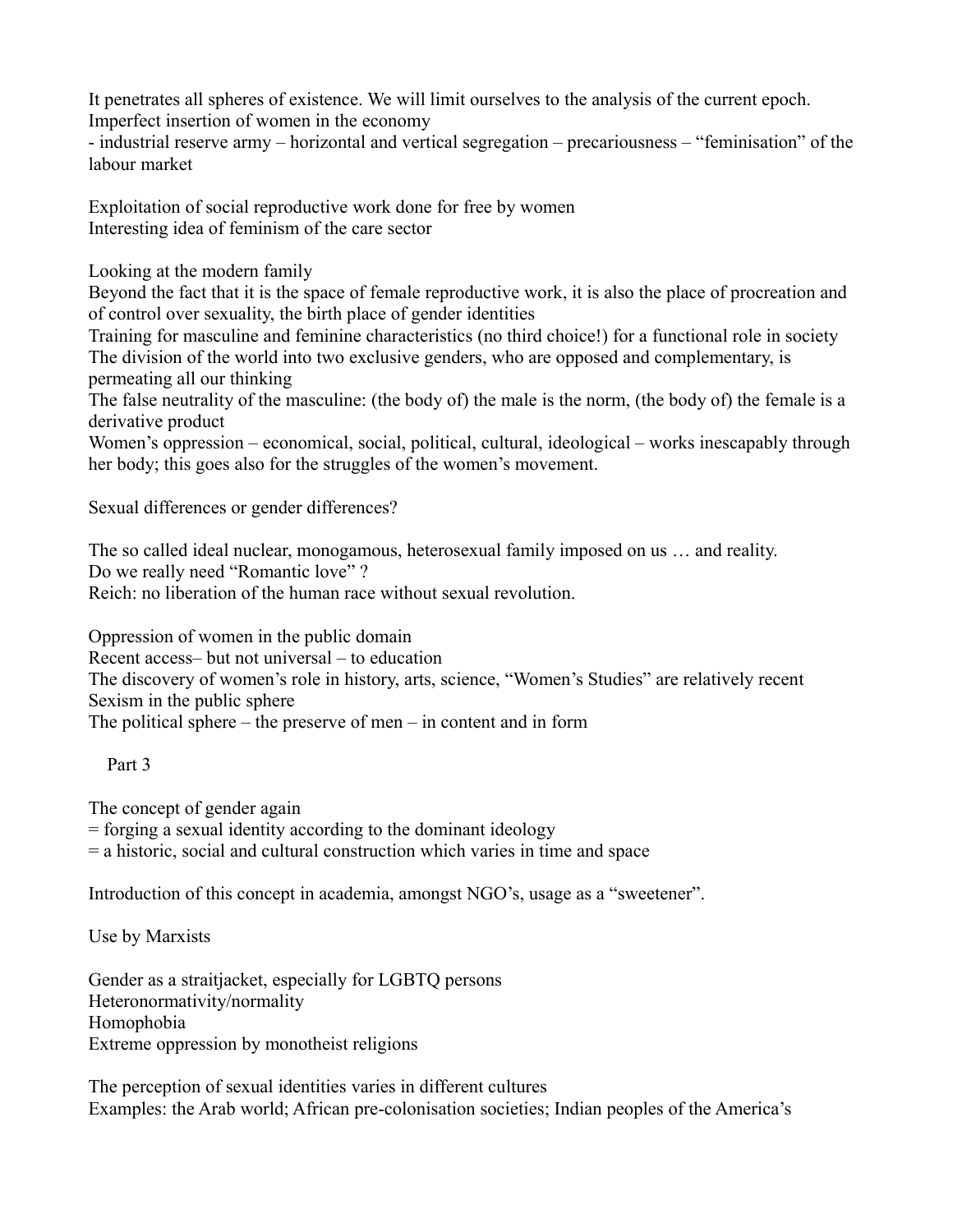The refusal of gender Queer theory Judith Butler Adrienne Rich

The LGBTQ movement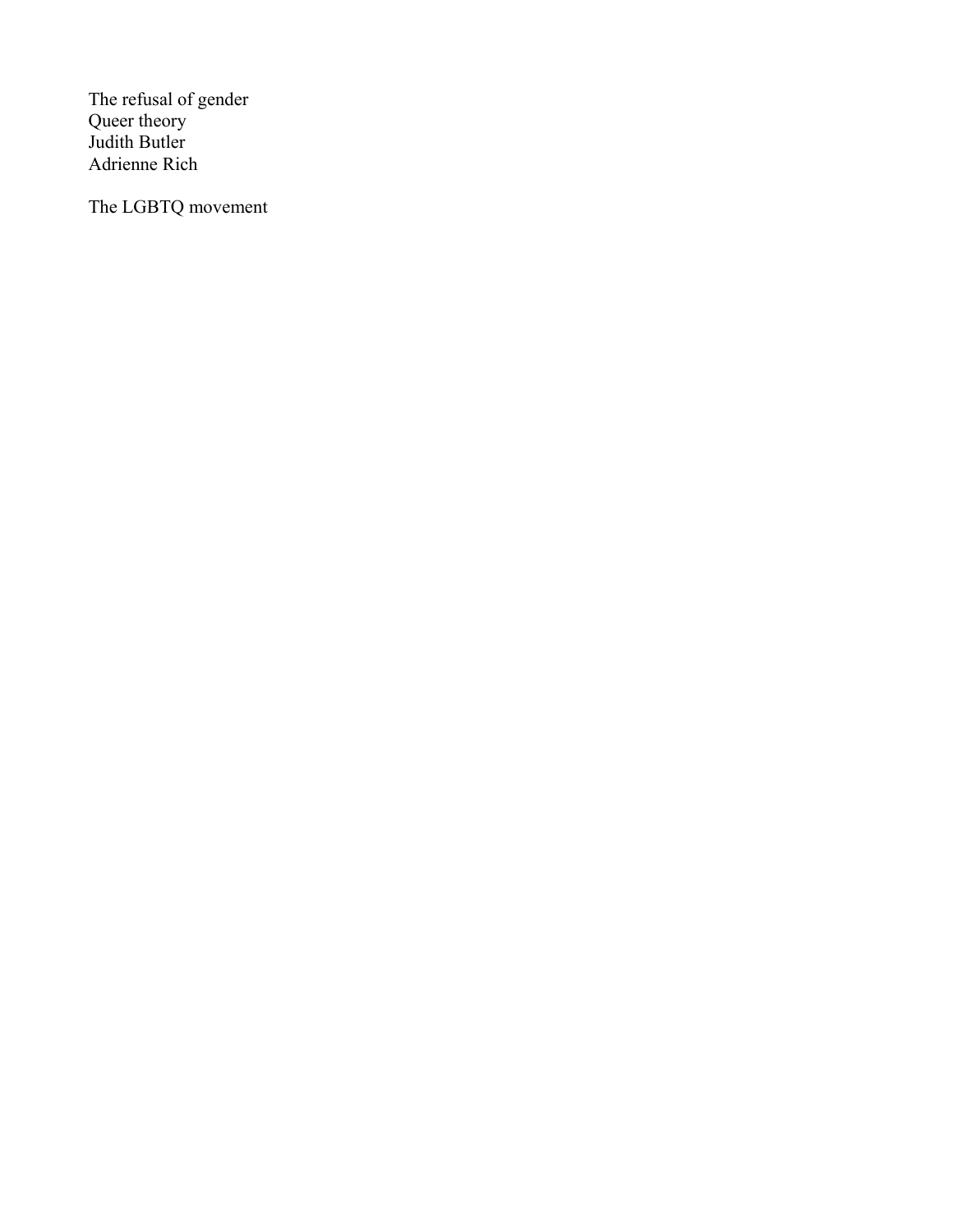Frederick Engels Origins of the Family, Private Property, and the State Preface to the First Edition, 1884

The following chapters are, in a sense, the execution of a bequest. No less a man than Karl Marx had made it one of his future tasks to present the results of Morgan's researches in the light of the conclusions of his own — within certain limits, I may say our — materialistic examination of history, and thus to make clear their full significance. For Morgan in his own way had discovered afresh in America the materialistic conception of history discovered by Marx forty years ago, and in his comparison of barbarism and civilization it had led him, in the main points, to the same conclusions as Marx. And just as the professional economists in Germany were for years as busy in plagiarizing Capital as they were persistent in attempting to kill it by silence, so Morgan's Ancient Society [1] received precisely the same treatment from the spokesmen of "prehistoric" science in England. My work can only provide a slight substitute for what my departed friend no longer had the time to do. But I have the critical notes which he made to his extensive extracts from Morgan, and as far as possible I reproduce them here.

According to the materialistic conception, the determining factor in history is, in the final instance, the production and reproduction of the immediate essentials of life. This, again, is of a twofold character. On the one side, the production of the means of existence, of articles of food and clothing, dwellings, and of the tools necessary for that production; on the other side, the production of human beings themselves, the propagation of the species. The social organization under which the people of a particular historical epoch and a particular country live is determined by both kinds of production: by the stage of development of labor on the one hand and of the family on the other.

The lower the development of labor and the more limited the amount of its products, and consequently, the more limited also the wealth of the society, the more the social order is found to be dominated by kinship groups. However, within this structure of society based on kinship groups the productivity of labor increasingly develops, and with it private property and exchange, differences of wealth, the possibility of utilizing the labor power of others, and hence the basis of class antagonisms: new social elements, which in the course of generations strive to adapt the old social order to the new conditions, until at last their incompatibility brings about a complete upheaval. In the collision of the newlydeveloped social classes, the old society founded on kinship groups is broken up; in its place appears a new society, with its control centered in the state, the subordinate units of which are no longer kinship associations, but local associations; a society in which the system of the family is completely dominated by the system of property, and in which there now freely develop those class antagonisms and class struggles that have hitherto formed the content of all written history.

It is Morgan's great merit that he has discovered and reconstructed in its main lines this prehistoric basis of our written history, and that in the kinship groups of the North American Indians he has found the key to the most important and hitherto insoluble riddles of earliest Greek, Roman and German history. His book is not the work of a day. For nearly forty years he wrestled with his material, until he was completely master of it. But that also makes his book one of the few epoch-making works of our time.

In the following presentation, the reader will in general easily distinguish what comes from Morgan and what I have added. In the historical sections on Greece and Rome I have not confined myself to Morgan's evidence, but have added what was available to me. The sections on the Celts and the Germans are in the main my work; Morgan had to rely here almost entirely on secondary sources, and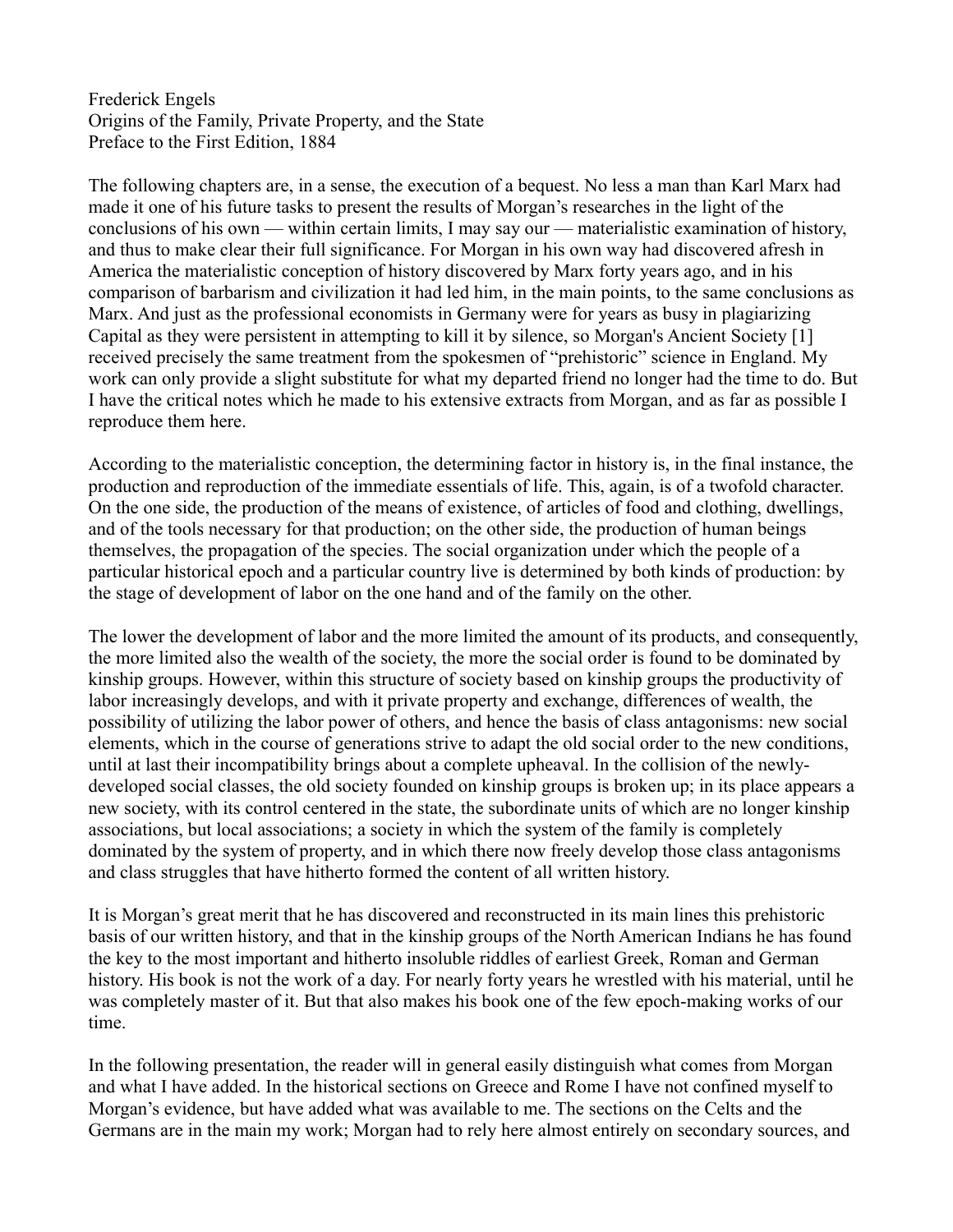for German conditions — apart from Tacitus — on the worthless and liberalistic falsifications of Mr. Freeman. The treatment of the economic aspects, which in Morgan's book was sufficient for his purpose but quite inadequate for mine, has been done afresh by myself. And, finally, I am, of course, responsible for all the conclusions drawn, in so far as Morgan is not expressly cited.

# Footnotes

[1] Ancient Society, or Researches in the Lines of Human Progress from Savagery, through Barbarism to Civilization, by Lewis H. Morgan, London, Macmillan & Co., 1877. The book was printed in America and is peculiarly difficult to obtain in London. The author died some years ago. [For the purposes of this edition, all references to Ancient Society are from the Charles H. Kerr edition, Chicago. — Ed.]

http://www.marxists.org/archive/marx/works/1884/origin-family/preface.htm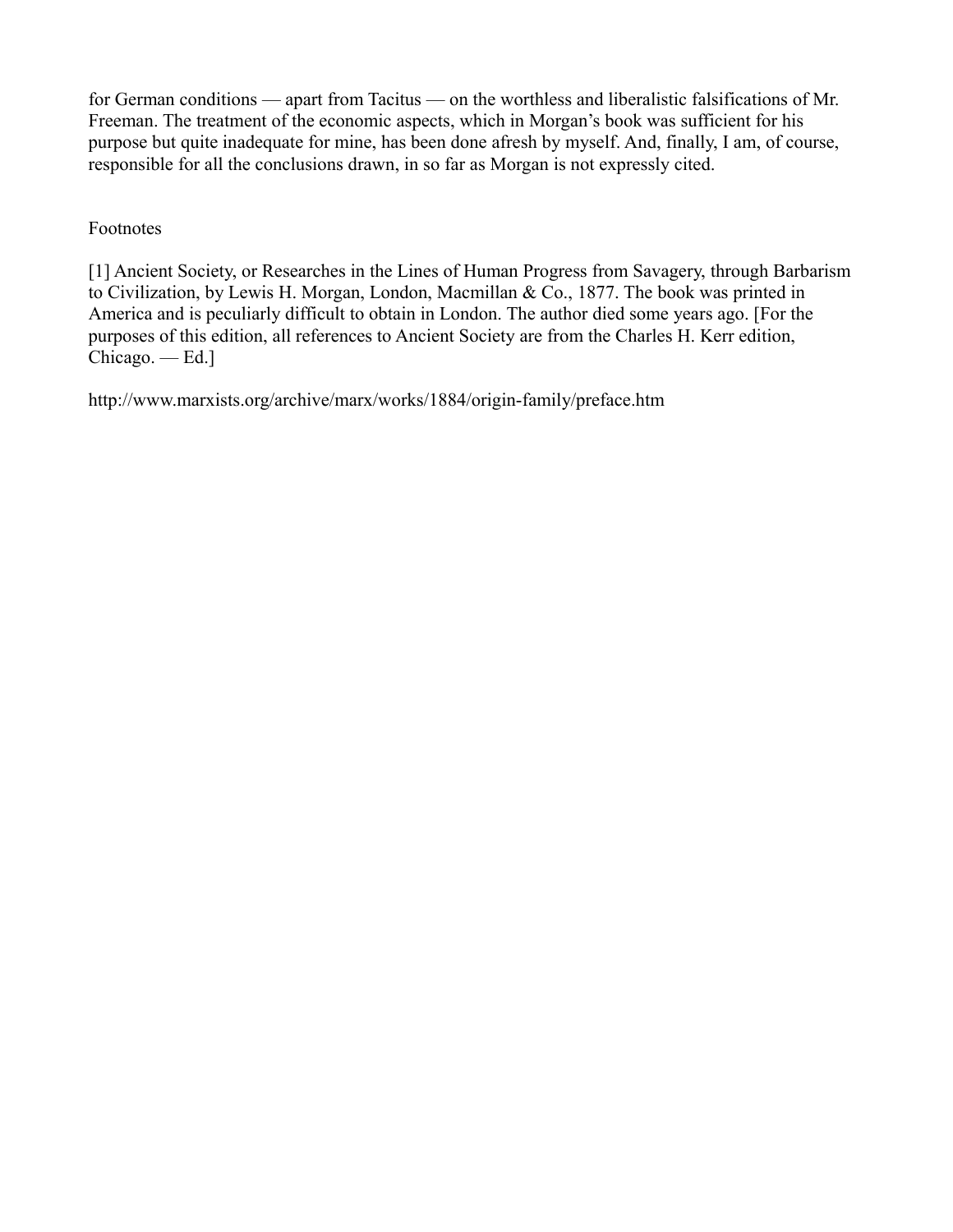Adrienne Rich, criticism of heterosexuality

Summary Rich argues that heterosexuality is a violent political institution making way for the "male right of physical, economical, and emotional access" to women. She urges women to direct their energies towards other women rather than men, and portrays lesbianism as an extension of feminism. Rich challenges the notion of women's dependence on men as social and economic supports, as well as for adult sexuality and psychological completion. She calls for what she describes as a greater understanding of lesbian experience, and believes that once such an understanding is obtained, these boundaries will be widened and women will be able to experience the "erotic" in female terms.

In order to gain this physical, economical, and emotional access for women, Rich lays out a framework developed by Kathleen Gough (both a social anthropologist and feminist) that lists "eight characteristics of male power in archaic and contemporary societies". Along with the framework given, Rich sets to define the term lesbianism by giving two separate definitions for the term. Lesbian existence, she suggests, is "both the fact of the historical presence of lesbians and our continuing creation of the meaning of that existence. The other, lesbian continuum, refers to the overall "range – through each woman's life and throughout history – of woman-identified experiences, not simply the fact that a woman has had or consciously desired genital sexual experience with another woman" . Below are the characteristics in which male power has demonstrated the suppression of female sexuality.

1. To deny women their own sexuality: destruction of sexuality displayed throughout history in sacred documents.

2. Forcing male sexuality upon women: rape, incest, torture, a constant message that men are better, and superior in society to women.

3. Exploiting their labour to control production: women have no control over choice of children, abortion, birth control and furthermore, no access to knowledge of such things.

4. Control over their children: lesbian mothers seen as unfit for motherhood, malpractice in society and

the courts to further benefit the man. 5. Confinement: women unable to choose their own wardrobe (feminine dress seen as the only way), full economic dependence on the man, limited life in general.

6. Male transactions: women given away by fathers as gifts or hostesses by the husband for their own benefit, pimping women out.

7. Cramp women's creativeness: male seen as more assimilated in society (they can participate more, culturally more important).

8. Men withholding attainment of knowledge: "Great Silence" (never speaking about lesbian existence in history), discrimination against women professionals.

All of the characteristics show how the denial of sexuality for women is a means to control and suppress any transition, creativeness, and economic advancement of women. All of the above are forces that inhibit men to further ignore women as historically, culturally, and currently important. The characteristics show that society has forgotten that it is necessary (in order to function) to include women in both public and private spheres. Furthermore, the ignorance of a female's choice in sexuality has caused her position in society to be thought of as less, and more importantly, secondary to that of a man. A recurring point that Rich points out is the destruction of lesbian experiences in history (misplacement of documents, or destroying them in general) has led to a society in which having a lesbian experience, or being a lesbian all together is seen as 'the other' and unacceptable to most men and women.

Rich claims that women may not have a preference toward heterosexuality, but may find it imposed, managed, organized, propagandized, and maintained by society. She holds that women receive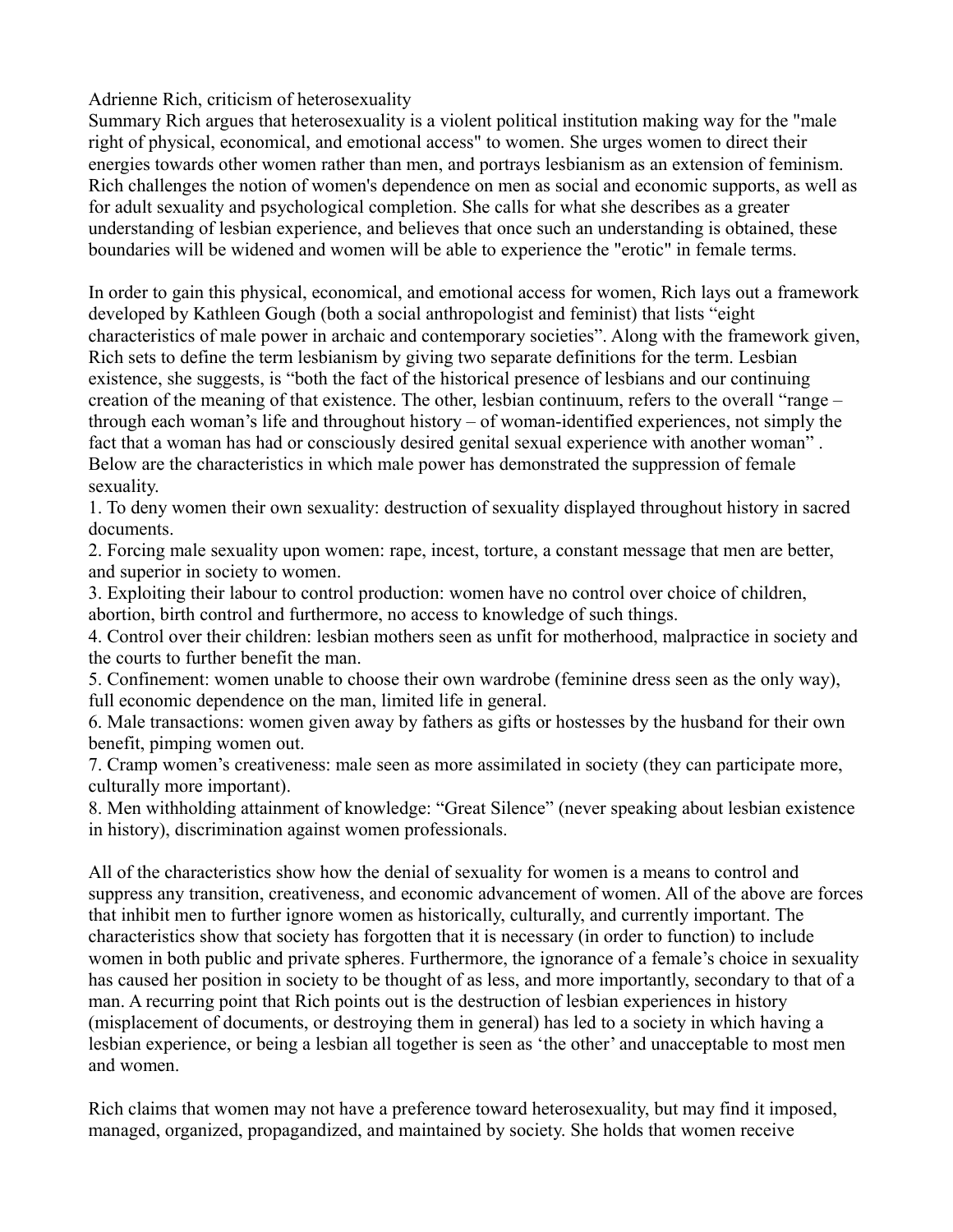messages every day that promote heteronormativity in the form of myths and norms perpetuated by society. Rich argues that these myths have been accepted because of the historical lack of exposure that lesbians have received, being either stigmatized as diseased or ignored as non-existent. Indeed, Rich objects to the term lesbianism, which she sees as a stigmatized clinical term, instead advocating the terms lesbian existence for the historical and contemporary presence of lesbian creation and lesbian continuum to include the entire range of a woman-identified experience; she feels that new understanding and language must be created to counter the limited and clinical terms that society has historically used to describe those it views as deviant. Rich claims that once women see lesbian existence as more than mere sexuality, it is more likely that more forms of "primary intensity" between and among women will be embraced.

Rich argues that part of the lesbian experience is an act of resistance: specifically, a rejection of the patriarchy and the male right to women. She does not, however, deny the existence of "role-playing, self-hatred, breakdown, suicide, and 'intrawoman violence'", all of which have been caused by the realities of rejecting compulsory heterosexuality. Rich writes that lesbians have been denied a continuity of their personal and political history, and that when included in history, they have been simply the female versions of male homosexuals, with no distinctiveness. At certain points in history, homosexual men and lesbians have shared a social existence, and acknowledged a common fight against society; but Rich writes that to treat the lesbian experience as a version of male homosexuality is to discard it, denying the female experience and the realities it brings, falsifying lesbian history.

Rich proposes that all women should separate themselves from men and engage in some form of lesbian relationship, whether it leads to a mere lesbian expression at one time or another or an identified lesbian sexuality. Only then, will it be possible for a woman to truly decide if heterosexuality is the right thing for her. In other words, heterosexuality has been constructed by men historically and culturally to be the only way of existence to further the male need. Yet, if we forget about this ideology and experiment in order to see what one really needs, then it can truly be a woman's decision instead of a mans. On a more radical note, Rich describes the possibility that all women exist on a lesbian continuum, and we see each other moving in and out of this space throughout the lives of women. She gives the example of as female infants suck at their mother's breast in order to grow and obtain nutrients, the mother, experiences some orgasmic or pleasant sensation because of this act. Rich even goes to the extent to pose that women in the twelfth and fifteen century, called the Beguines, shared living quarters, work and labour were even part of the lesbian continuum. Rich thinks of the word lesbian as meaning more than a sexual attraction and physical act, but an emotional and strong bond that women can share as they go through the same experiences. Furthermore, Rich explains that if heterosexuality is the natural way, as it was constructed over time, then women like in her examples would and were seen as deviants of society. Rich demonstrates that the debate over what is good, bad, right or wrong is a detailed and subjective one. She asserts that if one understands the term lesbian, as broken down into either the lesbian continuum or lesbian existence, a woman can further her understanding of her own sexuality and the construction of female sexuality throughout history. Rich explains, "historians need to ask at every point how heterosexuality as institution has been organized and maintained through the female wage scale, the enforcement of middle-class women's 'leisure', the glamorization of so-called sexual liberation, the withholding of education from women, the imagery of 'high art' and popular culture, the mystification of the 'personal sphere, and much else ".

Rich holds that compulsory heterosexuality denies women of their own sexuality and comfortability in exploring their bodies and those of others. She claims that compulsory heterosexuality produces such myths as that of the vaginal orgasm. That serves to imply that only a man can sexually satisfy a woman (by delivering a vaginal orgasm), and hence that serves to prevent women from having relationships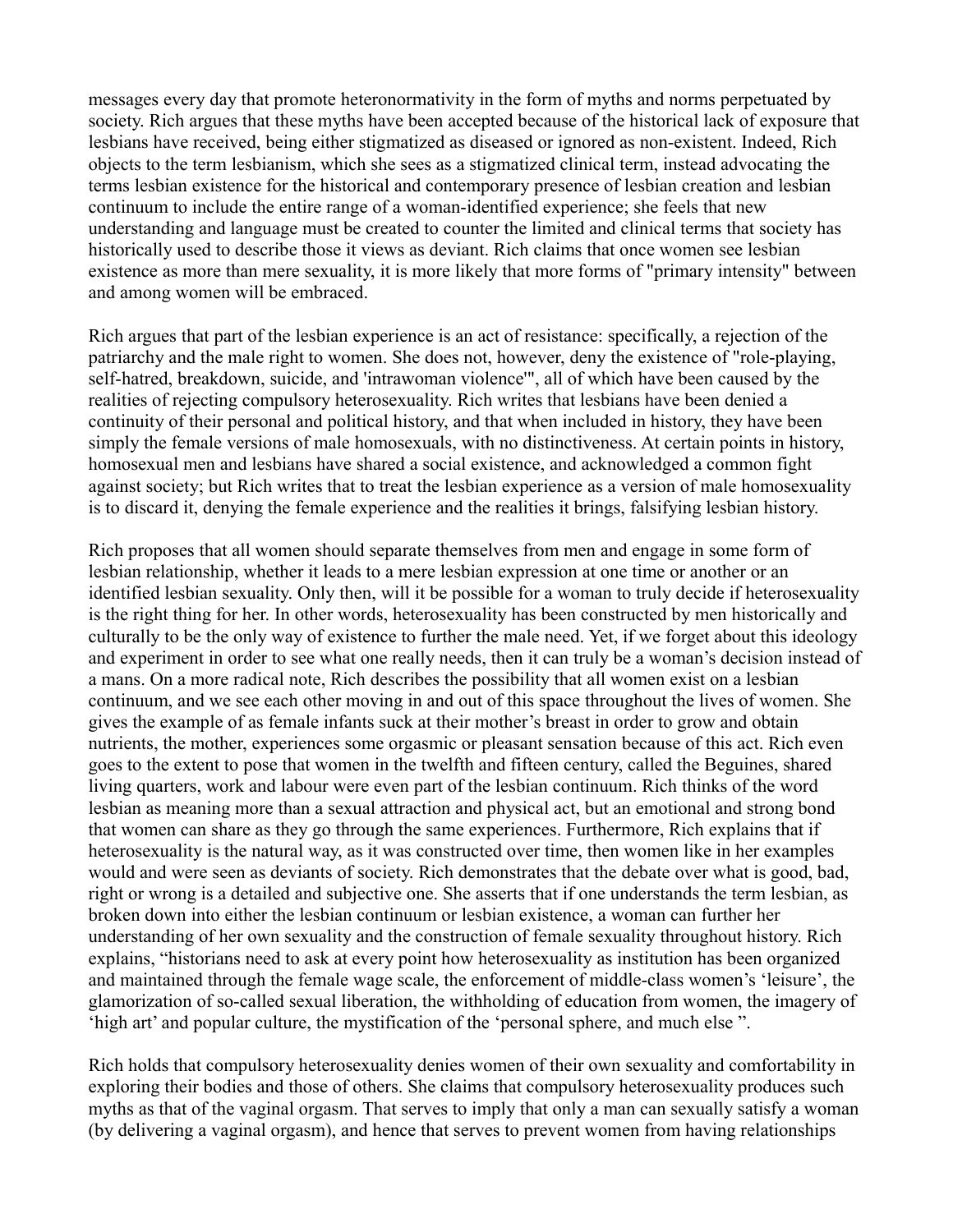with other women.

In 1984, Rich wrote, "Reflections on Compulsory Heterosexuality" in order to address the criticism she received on her former essay, "Compulsory Heterosexuality". Furthermore, Rich re-appropriates her argument and describes her initial intent for writing the essay. Rich states, "I undertook "Compulsory Heterosexuality" […] to contribute to an issue on sexuality, from any perspective I chose. I thought I was writing an exploratory piece, an essay in the literal sense of "attempt": a turning picture –the presumption of female heterosexuality—around to view it from different angles, a hazarding of unasked questions. That it should be read as a manifesto or doctrine never occurred to me." Rich discloses that the purpose of "Compulsory Heterosexuality" was to complicate the proverbial, i.e. heterosexuality, in an attempt to include different realities, i.e. homosexuality. In no way was Rich seeking a lesbian revolution against heterosexuality.<sup>[1]</sup>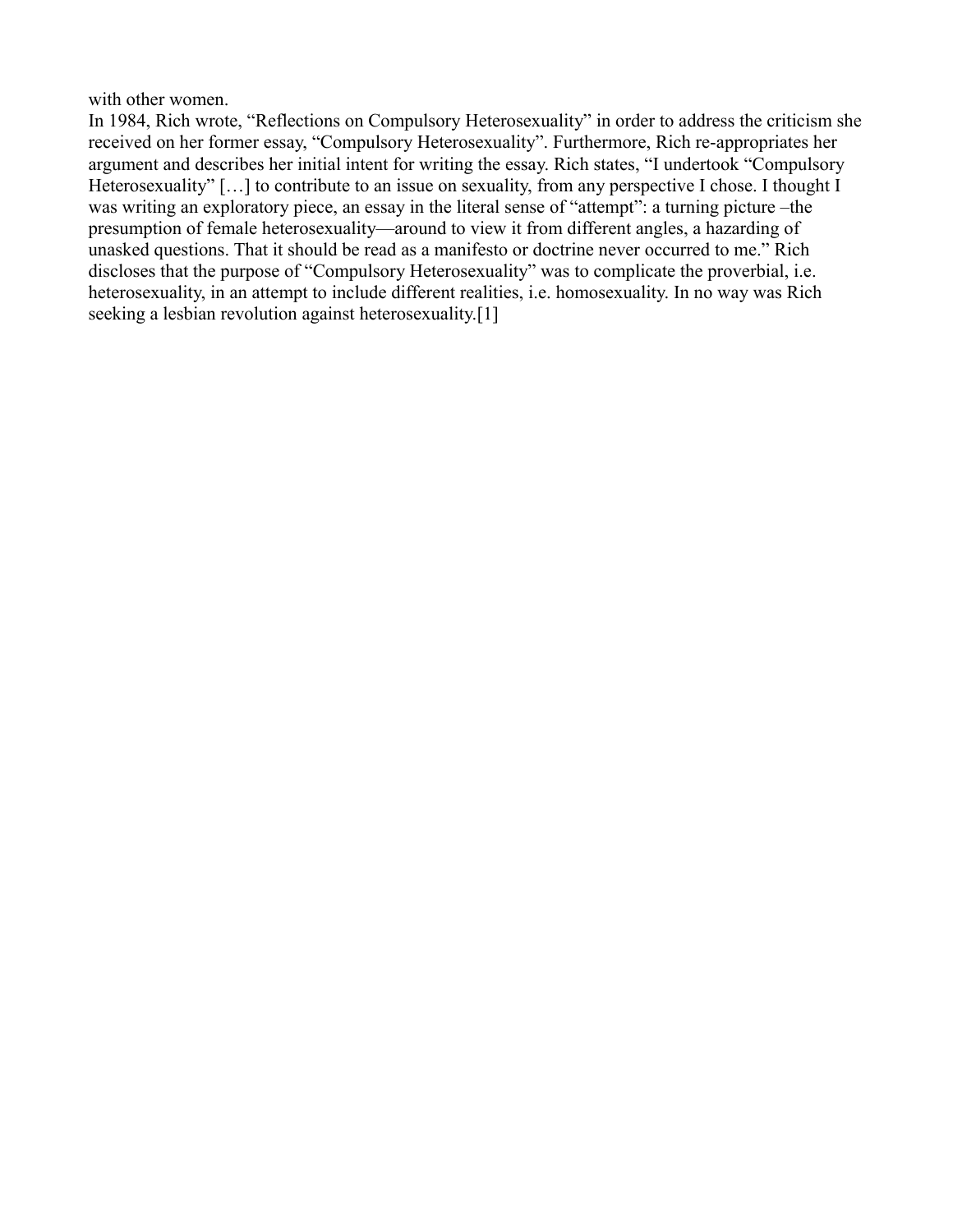# WORLD SOCIAL FORUM: VIOLENCE AGAINST WOMEN: THE "OTHER WORLD" MUST ACT Jump to: navigation, search

# WORLD SOCIAL FORUM

# VIOLENCE AGAINST WOMEN: THE "OTHER WORLD" MUST ACT

#### Introduction

It was decided that for the second meeting of the World Social Forum in Porto Alegre there would be a forum for reflection and debate on alternatives to the "culture of violence." The World March of Women agreed to write the paper that will serve as the basis of discussion for this forum. We have deliberately chosen to talk about violence against women in order to illustrate how central this form of violence is to the so-called "culture of violence." It could be said that this is the original form of violence, even the paradigm on which other forms of violence are modelled. We chose to talk about violence against women precisely because feminists have always been the ones to speak about this phenomenon. Apart from the contributions of feminists and the pressure we have brought to bear, the public discourse on this issue has been like violence against women itself: invisible.

It is somehow terrible to talk about a "culture of violence." It seems paradoxical to casually pair the words culture and violence—one, with its positive connotations and the other, with all its negative associations. The use of the word culture suggests, to varying degrees, social endorsement, assent and transmission. This is exactly what happens with violence against women.

Without denying the importance of other forms of violence, we believe that if the causes and consequences of violence against women are thoroughly understood, the groundwork can be laid for alternatives to construct another world based on equality and respect of others.

The aim of this paper, then, is to demonstrate the universality of violence and its diverse forms and, especially, to pinpoint its causes in order to succeed in eradicating it. We denounce the patriarchy—a system which for thousands of years has imposed inequality, exploitation, privilege, discrimination, values, standards, and policies, based on the presumed natural inferiority of women as human beings and on a hierarchy of social roles assigned to women and men. It is this system that generates violence. We denounce neoliberal capital globalization that is supported by a sexual division of labour that creates additional inequality between men and women and concomitantly, the potential for increased violence. Our goal is to put an end to violence against women and we will enumerate the elements that must be changed in order to do so. Naturally, this directly concerns all who are active in the struggle against liberal globalization.

We hope that everyone who reads this paper will contribute to it with his or her thinking and proposals so that we will arrive in Porto Alegre in 2002 with a powerful text that invites action. We welcome your comments.

# IN THE DAWN OF THE 21ST CENTURY: DEEPLY ROOTED TOLERANCE AND COMPLICITY WITH ALL FORMS OF VIOLENCE AGAINST WOMEN

Violence against women: a transnational and transcultural reality

Violence against women takes different forms depending on the society or culture in question, but it is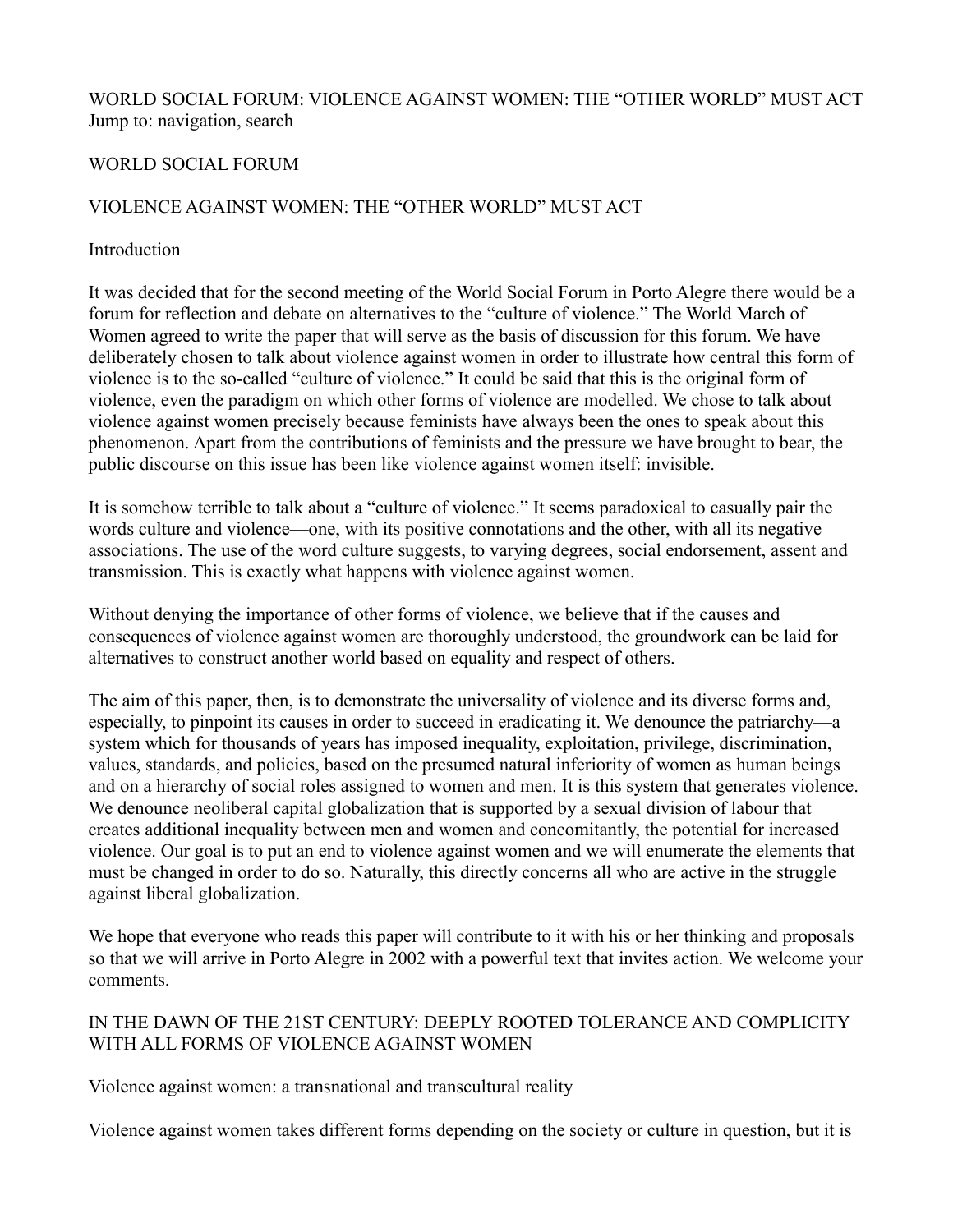a social phenomenon that cuts across all social classes, cultures, religions and geo-political situations. There are no exceptions, and the rule is unfortunately confirmed every day.

Indeed, every minute women are abused, humiliated, assaulted, raped, beaten, exploited and killed, most often by men close to them—and this has been true for thousands of years.

Violence occurs most often in the private realm (feminists have amply shown that the "private is political"): for example, within the family, in the form of incestuous rape, genital mutilation, infanticide, son preference, forced marriage, etc.; and within marriage or a sexual relationship, in the form of marital rape, blows, psychological control, pimping, "honour" crimes, femicide, etc. The public sphere is also the arena for violence against women in the form of sexual and psychological harassment in the workplace, sexual assault, gang rape, sex trafficking, pornography, organized procurement rings, slavery, forced sterilization, etc. Violence against women is most often an expression of one man's domination, but it may also be practiced in an organized manner by several men or by a state (systematic rape in Bosnia and Haiti). Too often it is tolerated, excused or encouraged by silence, discrimination, women's dependence on men, theoretical justifications and psychological approaches that support various stereotypes and myths: men are unable to control themselves, especially their sexual impulses; rapists are mentally ill; women love "real" men, etc.

The multiple manifestations of violence against women

Some global statistics on violence against women (taken from Sexism and Globalization, World March of Women, 2000):

• 20% to 50% of women are, to varying degrees, victims of wife assault. • An estimated 5,000 women and girls in the world are victims of "honour" crimes every year. • According to UNICEF, one in 10 women in the world is raped at least once in her lifetime. • According to most published studies on the subject, women are most often raped by a man they know. • There are an estimated 130 million women in the world who have suffered genital excision; every year nearly two million more women are subjected to this custom, at a rate of roughly 6,000 per day, or five girls per minute. • Estimates of the number of women in the sex industry range from a low of nine million to as high as 40 million women throughout the world. • It is estimated that the sex trade generates \$52 billion every year for organized criminal networks. • It is evaluated that four million women and girls are bought and sold around the world every year, to future husbands, pimps or slave merchants. • In the region of Southeast Asia alone, nearly 70 million women and children have been victims of sex trafficking over the last 10 years. • Over 100 million girls are missing around the world because of son preference. • In India, an average of five women are victims of dowry-related burnings every day, and many other cases are never reported. • In 2000, a study conducted in the 15 member states of the European Union revealed that 2% of women workers (three million) have suffered sexual harassment at work and 9% of women and men workers have experienced psychological harassment.

Fundamentalist regimes: extreme examples of the institutionalization of violence against women

Fundamentalist regimes like that of the Taliban in Afghanistan have institutionalized violence against women, conferring on all men the divine right to employ it at any time. Over the centuries, the absolute control of women and appropriation of women's bodies has manifested itself in different ways, ranging from outright horror to manipulation. The 20th century saw progress in women's rights but no significant reduction in the violence of which women are the specific targets. We know about "honour" crimes, dowry-related crimes against young women, and the levirate: all practices that give men in the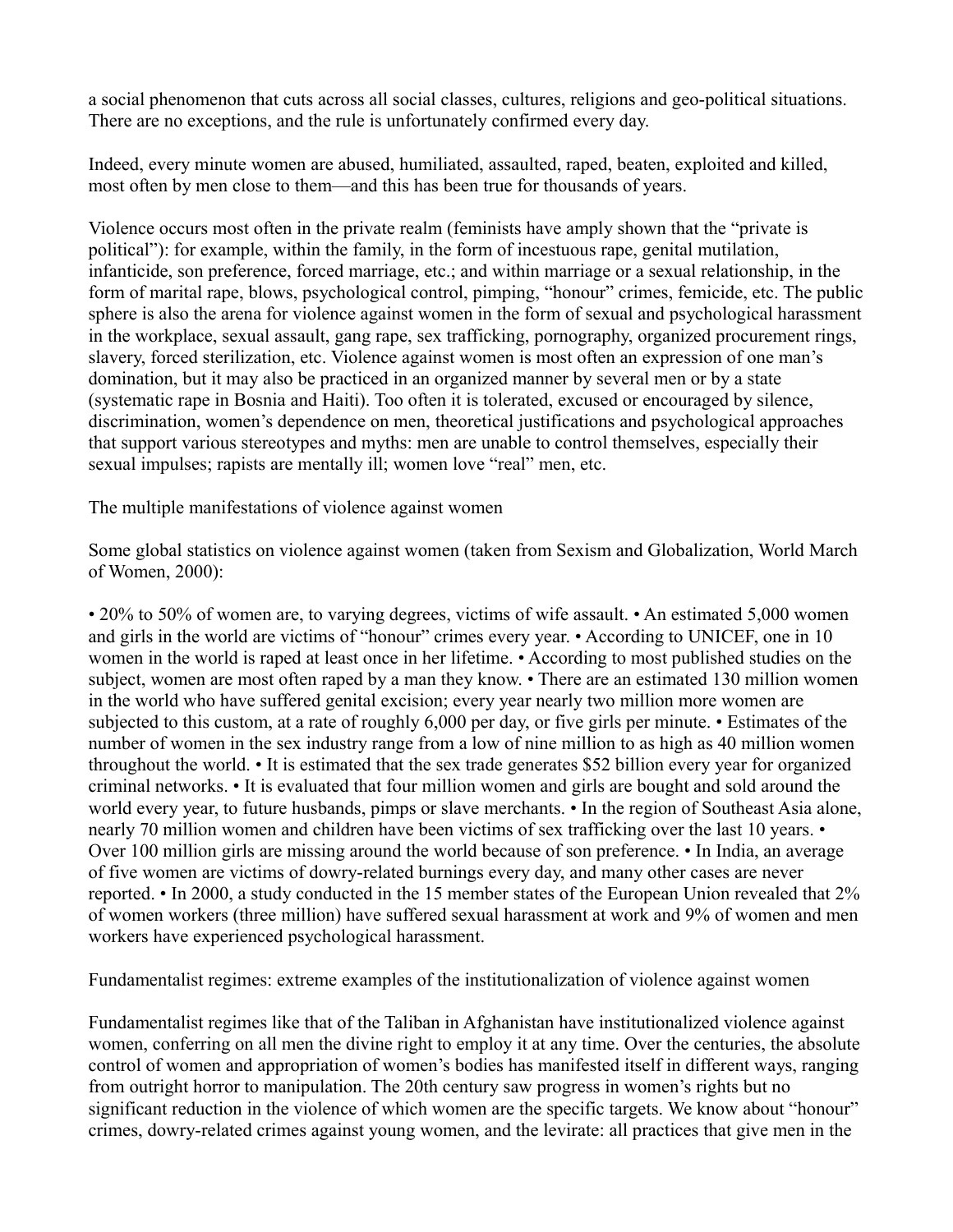family life and death power over the women and girls. Furthermore, in the West, despite broad recognition of women's rights, violence and diverse forms of control persist (a woman is raped every 6 minutes in the United States, non-recognition of marital rape and the right to abortion in Switzerland; expansion of sex trafficking; massacres of women like that of 1989 in Montréal). No society is free of violence against women because there is no society where women and men are equal, even where equality of rights or formal equality has been recognized.

On the international scene at the moment, the situation of Afghan women is probably the most striking example of the indifference or tolerance of the intolerable in societies claiming to respect fundamental human rights. Before October 7, few countries had actively called for the end of the Talibans' abuse of women that had gone on since 1996. Since the beginning of the war, however, it has become popular to justify the bombing by pointing to the non-respect of women's fundamental rights. According to Amnesty International, the number of women victims of armed conflict has risen from 5% during the First World War, to 50% during the Second World War, to almost 80% during the 1990s. There is no reason why the present war should be any different. Women in Afghanistan, like the rest of the population, want the bombing to end, and with the departure of the Taliban, to see the institution of equal rights. Afghan women's groups also want to be actively involved in peace negotiations and in the restoration of democracy in their country.

#### Rape as a weapon of war

Another manifestation of violence against women is the use of women's bodies as war booty or a weapon of war. In all armed conflict, from ancient times to the present, aggressors have used rape as a way of attacking their enemies. Rape camps were organized during the Balkan war, for example, as part of the "ethnic cleansing" campaign. It has now been revealed that during the Algerian war, French combatants committed rape on a massive scale. Between 1932 and the end of the Second World War, Japan set up camps so that its army could be "serviced" by sexual slaves. In these rape centres, termed "Recreation Centres," 200,000 women were forced into sexual slavery. The slaves, known as "comfort women," were kidnapped from neighbouring countries who were at war with Japan. Since the end of the war in Kosovo, women from Eastern Europe have been kidnapped, confined, terrorized and taken by organized crime networks into brothels in Pristina. Almost half of the men frequenting these brothels are international NGO workers and peacekeeping forces. The list goes on and on.

#### Women fight back and organize

Despite the suffering they have endured, women everywhere fight back against violence every day. They organize with each other and demonstrate to change laws, ensure their implementation, challenge the "customs" for which women pay the price, and to offer solidarity to women who are victims of violence, etc. Every day, women who have been violently attacked find the courage to rise up in loud and determined protest. They are the principal fighters against this social scourge. Here are just a few examples: the Maurician women who mobilized against wife assault and had a law passed in 1997; the plays created by Filippina women to prevent sex trafficking; Women in Black in Serbia, who protested Milosevic's militarist and nationalistic policy and supported women refugees in Kosovo; and associations in Burkina Faso who work with adolescent girls to prevent genital mutilation and forced or early marriage.

# THE CAUSES OF VIOLENCE AGAINST WOMEN

Violence against women is rooted in the hatred of otherness and the belief that domination is a viable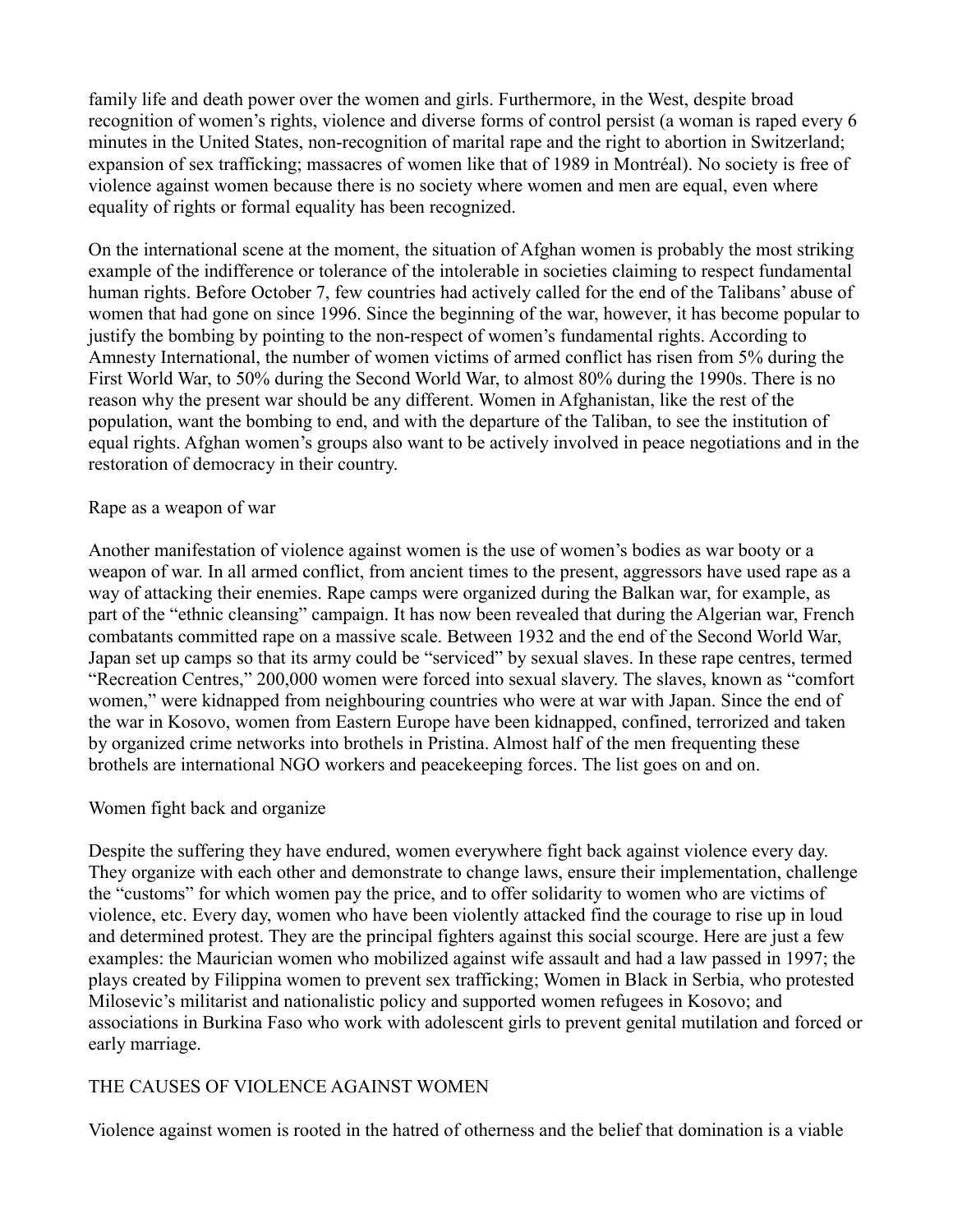means of survival. The patriarchy instituted a system of masculine domination (social, economic and political) over women. Despite the progress of feminism in the last few years, men and boys in all societies and social classes derive large benefits and concrete privileges from this system of domination: for example, domestic work and the raising of children are everywhere the almost exclusive domain of women and girls, who do it for free. Boys and men everywhere are accorded more value than women and girls. In order to impose and to maintain what is the oldest and most persistent system of exploitation and oppression, violence, or the threat of violence, is used as a tool of control and punishment for disregarding the patriarchy's established rules (hierarchy, submission, obedience, etc.). Our societies have developed (and continue to develop) from a foundation that espouses a hierarchy of individuals according to sex. In this context, otherness is seen and constructed as a threat rather than as an advantage. From this springs the need to dominate in order to survive that is the basis of the patriarchy. The desire to preserve the privilege inherent in the status of the oppressor leads to the use of violence as an affirmation of masculinity and as a tool for maintaining dominance. A bond of solidarity is thus constructed among men to assure the continuity of this situation. As long as we refuse to challenge these realities, we will not succeed in eliminating violence against women.

Patriarchal domination generally models itself on the dominant economic system or existing mode of production. The mode of capitalist production therefore coexists with its forerunner, patriarchal domination, and uses it to great profit. Regimes that were supposedly socialist have also operated hand in glove with patriarchy and women's historical experience with these types of societies has convinced us that a "progressive" regime will not automatically guarantee women's equality and be resolved to eradicate sexist violence. Women are obviously present in all social classes. It is women, however, who constitute the majority of workers in the informal economy, the free economic zones, and those without paid work in the South. In the North, women form the majority in the ranks of the unemployed and of those with unstable, flexible and part-time jobs. Women—in the South and the North—still perform virtually all domestic labour for free. These areas of heightened vulnerability may also present the risk of increased violence and make it harder for women to escape violence.

Women are further rendered vulnerable by racist discrimination. These different modes of oppression intersect, interpenetrate and mutually reinforce one another. A disability, youth or old age, lesbianism and prostitution are additional factors that increase the likelihood of women being targetted.

#### THE CONSEQUENCES OF VIOLENCE AGAINST WOMEN

The repercussions of sexist violence on the lives of women victims are never negligible. The entire being is profoundly shaken, with everything that was previously taken for granted now thrown into question. Paradoxically, whatever the circumstances or forms of violence we have suffered, we feel ashamed and guilty. We feel shame for the invasion of our intimate beings, for being robbed of control and of our physical and psychological integrity. We feel guilty for our supposed failure to offer resistance (the reality is always more complex than it appears). This is true in every part of the world— South and North, East and West.

The repercussions of violence are most obvious in women's health: physical consequences of genital mutilation such as repeated hemorrhages and even septicemia; multiple contusions, broken bones, etc. from repeated blows.

By definition, violence can also result in death: the murder of newborn girls in China, "honour" crimes in Jordan and Morocco, the murder of women in Ciudad Juarez, Mexico. But death can also result from wife assault: a blow struck a little harder than usual by a husband, in a particularly vulnerable spot.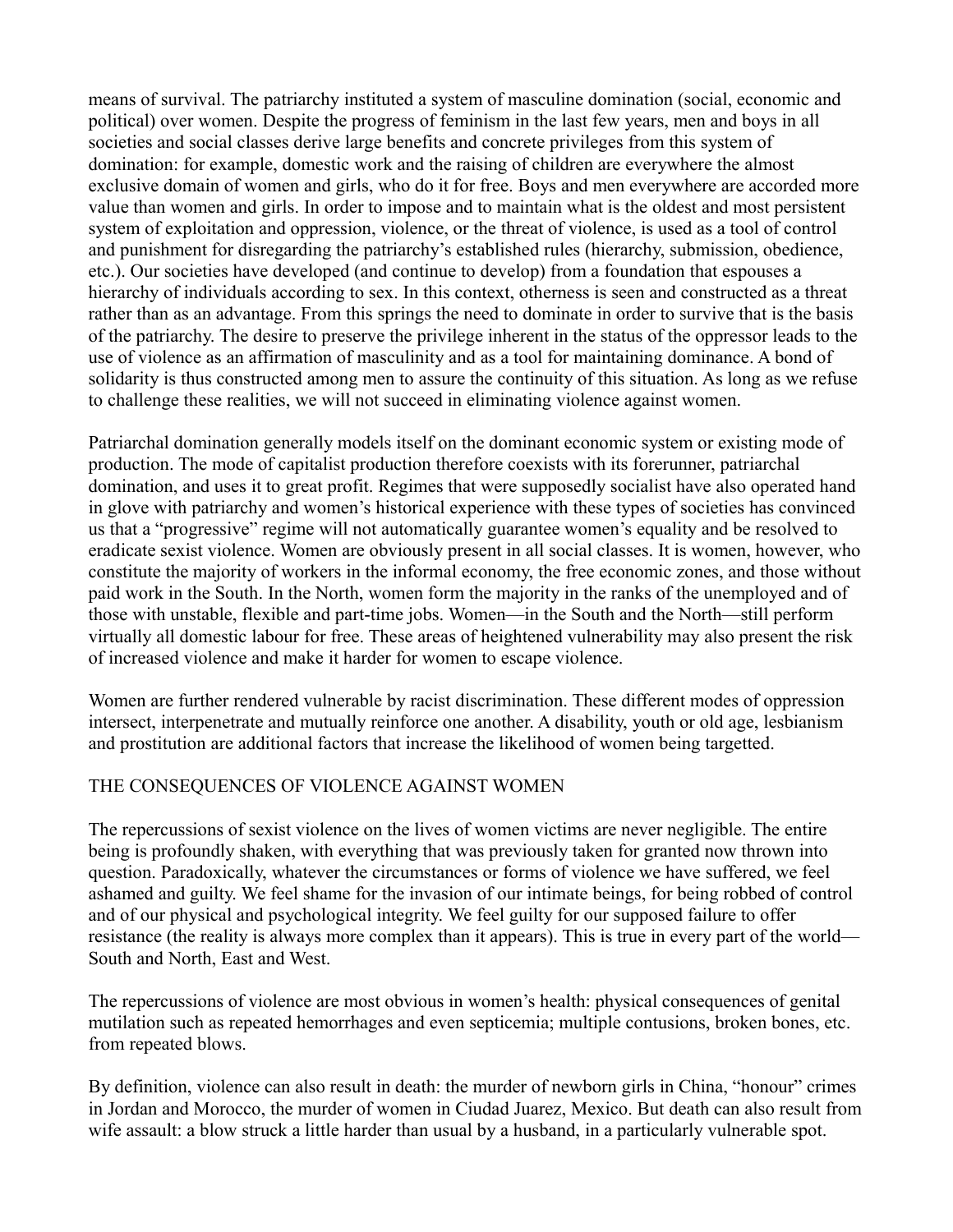Even the World Bank has to admit that violence against women, as much as cancer, is responsible for death and incapacity in women of reproductive age, and causes more health problems than road accidents and malaria combined.

The consequences are also psychological: loss of self-esteem, depression, suicidal feelings, nightmares, anxiety attacks, psychosis, fear of sexual relations, vulnerability to sexual exploitation (prostitution), etc.

Consequences are often material in nature: forced move, job loss, termination of studies, etc. Relations with intimates may be upset: separation with spouse, distancing from erstwhile friends, etc.

The primary consequence of violence against women, even the threat of violence, is that it maintains women in a state of constant fear and vulnerability and restricts our movements (especially in the evening or nighttime), access to public spaces where we can feel safe, social participation, and autonomy. Women are thereby denied access to full citizenship. Violence fulfills a role of social control of women. Furthermore, these consequences also manifest themselves as economic costs.

# VIOLENCE AGAINST WOMEN AND LIBERAL GLOBALIZATION

One of the results of liberal globalization is the relocation of businesses from the North to the South in the quest for cheaper labour. The labour market is thereby opened up to women, but under the most severe conditions: pay that is not adequate to live on, intolerable working conditions presenting grave health risks, non-existent labour rights, prohibition of unionization. The precariousness of their situation in the labour market renders these women extremely vulnerable: for example, during hiring interviews in the maquiladoras of Mexico, women workers must answer questions concerning their sexual practice, menstrual cycle, and birth control measures. Companies also demand pregnancy tests. Because most of these women are single mothers or are the main source of income for their family, they submit to these humiliating controls over their bodies. In plants that have been relocated to Bangladesh, women workers have two big fears: fire and rape. In June 1996, 32 women were burned in Dacca because the factory had no emergency exit or fire extinguishers. News spread fast. Inversely, when it comes to rape, the law of silence prevails. Women routinely suffer sexual harassment and are threatened with dismissal if they do not submit to their male bosses.

In the North, changes in work organization (increased duties, accelerated work pace, more pressure on employees, etc.) and the development of all kinds of unstable and atypical jobs have led to rising psychological harassment, with women being the principal victims because they form the majority of the people in these jobs.

As capitalist globalization evolves, we see a growing feminization of migration, for the most part toward industrialized countries. These women are forced to emigrate because they can no longer support themselves at home and must help their family with regular shipments of money back home. Some countries, like the Philippines, even encourage this migration. Women are often employed in the home where they may be forced to endure sexual harassment and rape by their employers in addition to being dependent because of their undocumented status. This was the case of the Filippina Sarah Balabagan (14 years old) in Saudi Arabia, and Véronique Akobé from Ivory Coast. Both were tried and sentenced for attempted murder or murder of employers who had raped them.

The international financial institutions (IMF and World Bank) impose structural adjustment programs on indebted countries in order to "restore" their economies. These programs prescribe the destruction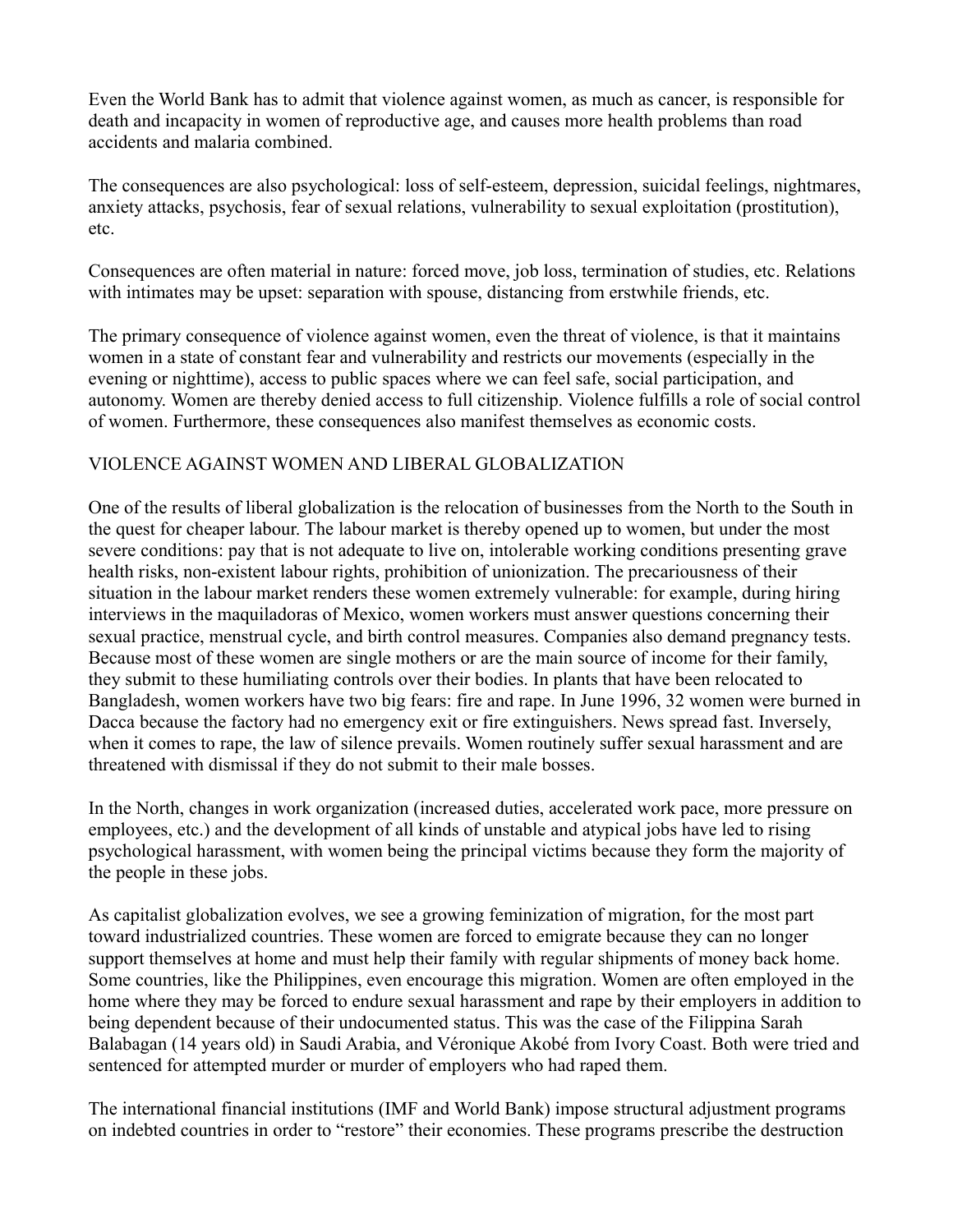of public services, drastic reduction of the civil service, major increases in the prices of essential goods, etc. They force women to even higher levels of unpaid work to compensate for the newly non-existent services, throw thousands of women and men on unemployment, and impoverish and starve entire populations. These pernicious actions destroy the social fabric, thereby setting the stage for the emergence of additional violence against women, in particular within intimate relationships. They promote the merchandizing of women's and children's (mainly girls') bodies—the only thing they have left to sell—in prostitution, domestic slavery, organ trafficking, etc.

#### The sex trade: a vastly profitable industry

Liberal globalization has bestowed a planetary dimension on the sex trade, which had already morphed from a neighbourhood phenomenon into an industry. Internationalization has generated a huge market for sexual commerce where women and children have become consumer items to meet the male "demand." Prostitution has expanded considerably in the Southern hemisphere during the past three decades, and in Eastern Europe, since the fall of the Berlin Wall. It appears in different forms. There is rising domestic prostitution linked with the movement from the countryside to the cities. Women and children are prostituted in the "red-light" districts of metropolises in their own countries: Thailand, Philippines, Indonesia, India, etc. Spurred by the ease of transportation and communications, the attraction of the "exotic," the search for ever-younger prostitutes who are supposedly not HIV-positive, sex tourism is steadily growing. Some countries even depend on the income from prostitution to assure their development. Sex tourism is not only a phenomenon of countries in the South. It is also practiced in Europe, in Berlin, Hamburg and Amsterdam, which have become major destinations. These cities also happen to be in countries that have recognized prostitution as "sex work."

Parallel to this local prostitution, the international traffic in women and children has exploded. In the cities of Japan, Western Europe and North America we now see hundreds of thousands of young women who have been "displaced" into prostitution. The largest contingent comes from countries in South and Southeast Asia: roughly 400,000 per year. Next is the former Soviet Union, followed by Latin America and the Caribbean. These women and children are sometimes kidnapped and sold from middleman to middleman until they reach the ultimate destination. Other women are forced out of desperation to leave their country, and subsequently fall prey to organized crime networks that assure the passage over borders, and promise well-paid work in a bar, or marriage with a man from the West. The Constitution of "Fortress Europe," which drastically restricts the free movement of persons, the vision of Eldorado in the West, and the desire to flee war are some of the reasons women resort to these strategies.

In the crime networks, women are "conditioned" into prostitution by the use of violence to force them into obedience and submission: blows, humiliation, repeated rapes, etc. These networks generate huge profits. Interpol has calculated that the income of a pimp living in Europe is roughly 108,000 euros per year. Trafficking women for the purposes of prostitution is now more profitable than drugs: drugs generate one-time profits, while a prostituted woman is a year-long source of income to the pimp.

Prostitution networks are supported by the unrivalled and completely unchallenged growth of pornography: sex-shops, pornographic Web sites, videos, etc. These businesses transmit commercialized, degrading and violent images of women's bodies, most of the time in complete legality. They do the same, this time illegally, with children. Women appearing in these films are often themselves victims of rape, violence and murder, as the demand for "hardcore" films and "reality shows" skyrockets.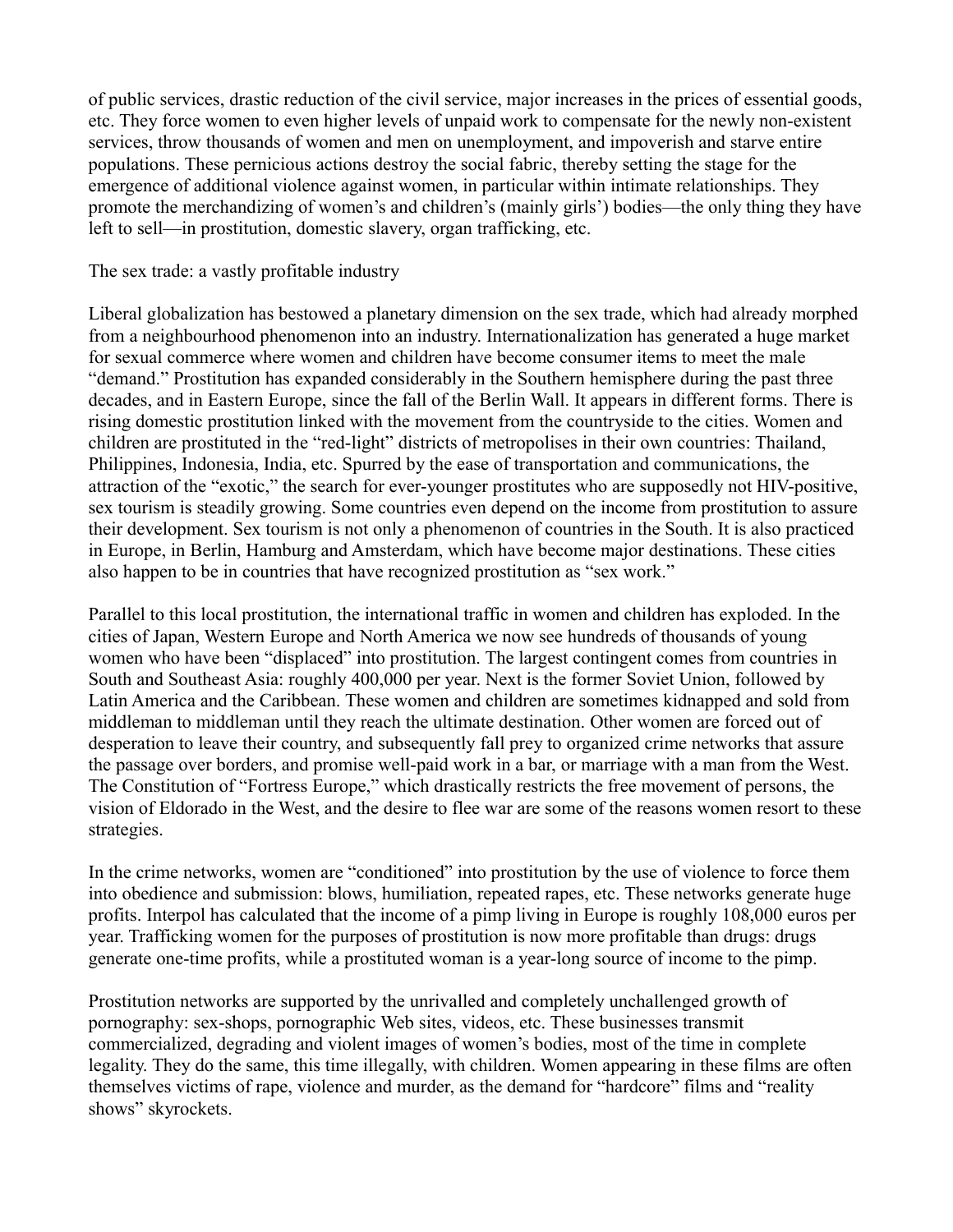# ALTERNATIVES, PERSPECTIVES AND DIRECTIONS TO TAKE TOWARDS THE COMPLETE ELIMINATION OF ALL FORMS OF VIOLENCE AGAINST WOMEN

How do we stop it? What needs to be done so that this age-old violence is eradicated?

Discriminatory practices and sexual inequality are often, even today, entrenched and institutionalized in the laws of numerous countries. Throughout the 20th century and up to the present day, feminists have been struggling for recognition of our fundamental rights. We have demanded and pressured to have our gains formally written into law. Recognition of our formal rights is indeed the first battle to be won, whether at the national or international level. Our first demand, then, is that violence against women be prohibited by law in every country and that the content of international and regional Conventions (where they exist) be transposed into domestic legislation (see demands of the World March of Women in the Appendix).

Next, ensure that these laws prohibit all forms of violence. There are still some countries where marital rape is not a crime: for example, in India, Malaysia, Papua New Guinea, and Serbia. There are countries, like Haiti, where wife assault, both psychological and physical, is not recognized. There are still countries where the criminal code stipulates that if a rapist marries the woman he raped, he will not be prosecuted, for example: Costa Rica, Ethiopia, Lebanon, Peru, Uruguay. There are still countries, France, for example, where only a superior, not a colleague, can commit sexual harassment in the workplace.

Next, we must continue to ensure that these laws are actually implemented. In almost all countries, laws prohibiting violence against women are poorly implemented due to the absence of a clear political will to ensure their enforcement. In reality, in those countries where women have the possibility of doing so, very few report their assaults out of fear of reprisal or simply out of fear of not being believed. The violence thus remains invisible. In all the countries of the world, it is feminists who have made it visible.

Some Western countries are old hands at double talk: shedding a few tears of compassion, they sincerely deplore violence against women; at the same time—in the name of freedom of expression they allow the walls of their cities to be plastered with advertisements that degrade and debase the public image of women and incite and give permission to men to rape.

But laws do not solve everything. It is the responsibility of the state in all countries of the world to create a climate where violence against women is unacceptable to all citizens.

It is the responsibility of the state in all countries of the world to educate their population by every means possible toward this goal, starting with the youngest children.

It is the responsibility of the state in all countries of the world to sensitize professionals who will have contact with victims (social services, health, education, law enforcement, and the justice system) to the reality of this particular form of violence.

It is the responsibility of the state in all countries to recognize and promote sexual equality and women's fundamental rights.

We have a long way to go, to be sure, when some states have even institutionalized violence against women. But we are here, after all, to press for utopia.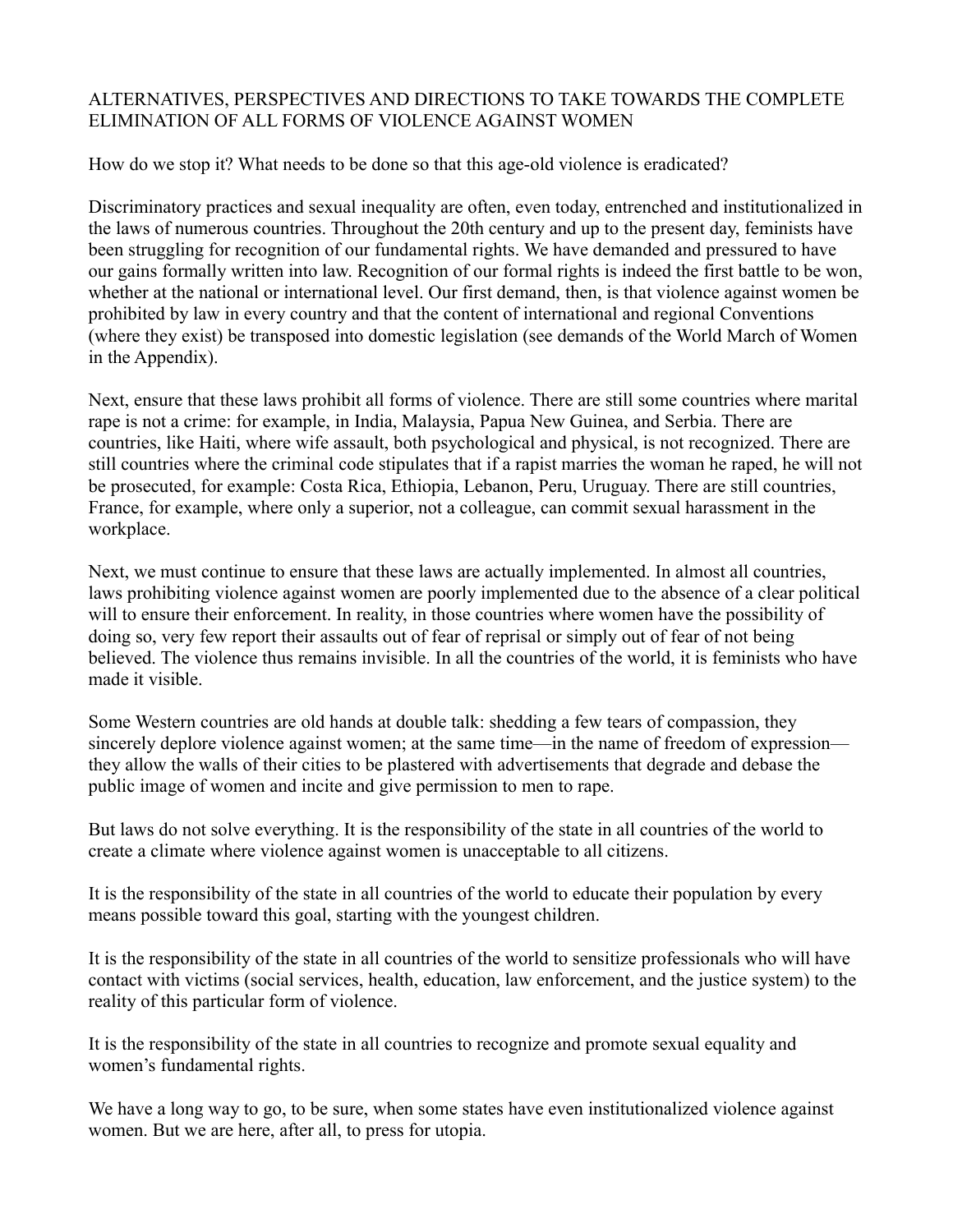It is not only up to the states to assume responsibility

All social movements—anti-neoliberal globalization associations, trade unions and political organizations—must actively denounce violence against women. Unions, for example, must condemn sexual harassment at work and support any woman who has been the victim of wife assault and is facing the necessity of quitting her job because her spouse follows her to the workplace (this happens both in the North and South).

It is our individual and collective responsibility as women and men to speak out against violence wherever we see it, including within our own mixed activist organizations. We must work to prevent its occurrence. We must not repeat the behaviour of the people who, at 6 o'clock one evening in 1986, stood on the Paris métro platform and watched a young girl being raped and did not move to help her.

It is the responsibility of our male colleagues in social movements to publicly show their solidarity with feminists' struggle against violence against women, in the name of the other society we want to build together. How about a solemn declaration by social movements and the World March of Women in which we commit to a common struggle? Why not organize an international tribunal on violence against women for the third meeting of the World Social Forum?

Violence of all kinds deprives women of our autonomy and undermines our physical, psychological, and intellectual integrity. It prevents us from working, from being politically active, from having fun in short, from living. This must be heard and understood.

Violence against women is legitimized and generated by all forms of inequality, fanaticism, sexist discrimination, and the condition of inferiority and marginality in which society attempts to maintain us. Violence is the ultimate guarantee of women's oppression; at the same time, our unequal societies are the breeding grounds of sexist violence. The struggle against inequality is also a struggle against the legitimization of violence.

Men will certainly lose a little privilege in the struggle against sexual inequality. But are we not gathering together to rid society of privilege, ALL privilege? Men, like women, stand to gain human relations based on reciprocal trust and respect. They, like women, stand to gain new individuals who have shed the garb of outdated tradition. Men, like women, will gain a society that is genuinely egalitarian, for which we are struggling in all other areas: racism, anti-colonialism, etc.

Many authors refer to the innate nature of violence, and its "natural" aspect. Freud proposes the existence of a death wish. Some even believe there is a "violence" gene. None of that has been proven, in our opinion. We might also suggest that violence is a social construction. Free of all harmful influences, it is quite simple to educate a child to non-violence. Those arguing that violence is "natural" would seem to be looking for ideological justifications or a way to legitimize it.

What is clear, meanwhile, is that violence is used to dominate. One cannot exert domination over another without violence. It need not always be explicit: ideology also serves to maintain the hierarchy of dominance.

One of the things that makes it possible to really live, as a human being, is the ability to relax in peace and not constantly be on one's guard. A permanent state of war is intolerable. But that presupposes a minimum of trust in the Other—the basis of any "normal" human relationship. Some women do not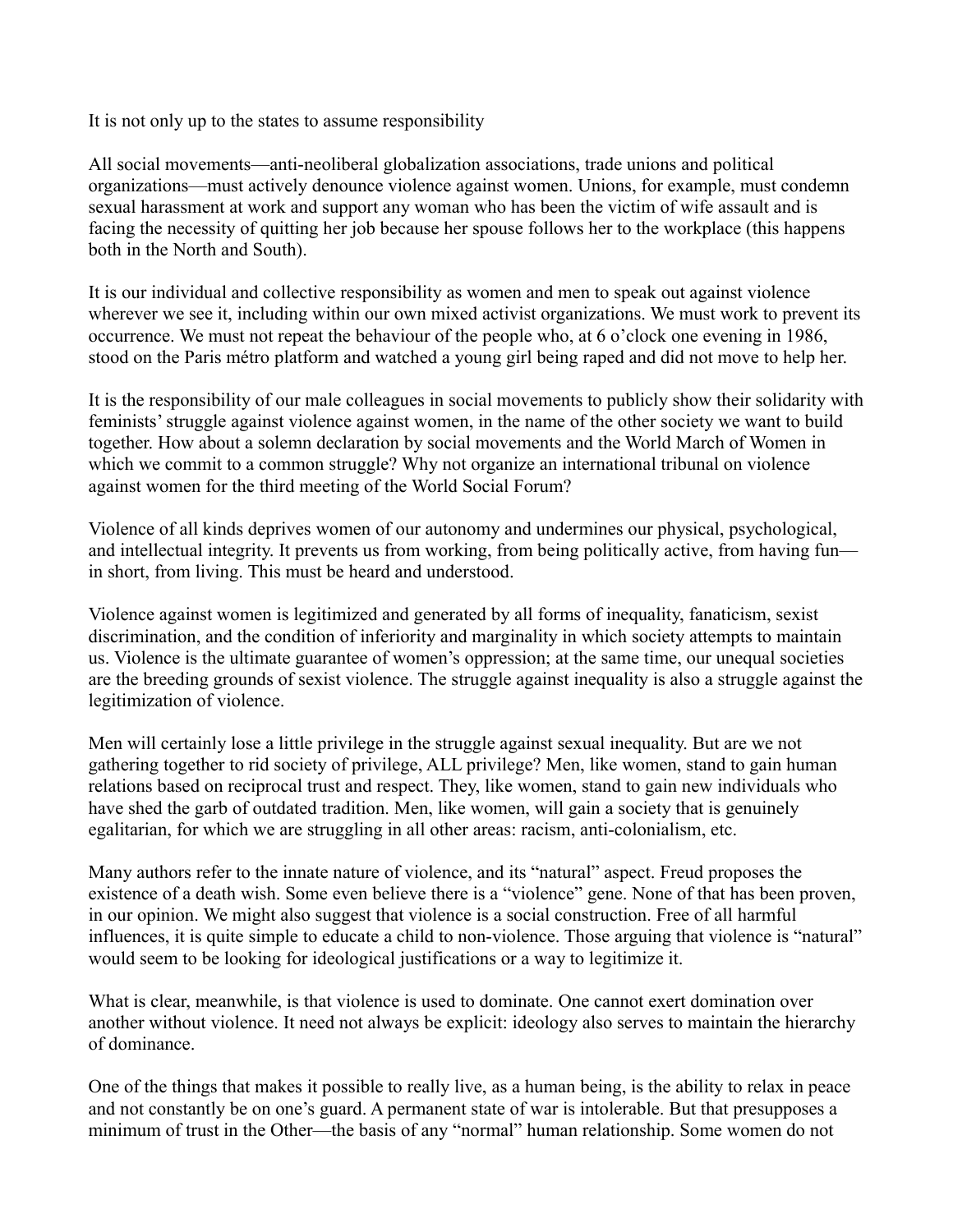even know what it is to trust in this way. For them, life consists of dealing with the unexpected: the violence of their partner or their superior at work. LIVING is virtually impossible. Their lives are reduced to mere survival and a slow psychic death.

WHEN WE WILL BE ABLE TO STOP IT? "A people who oppresses another people is not a free people." To paraphrase: "A person who oppresses another is not a free person."

Our capacity to build another world is also dependent on this: social movements must commit to challenging the unequal relations between women and men; they must undertake to incorporate in their analysis the links between capitalism, sexism and racism; demand the respect of women's rights; commit to challenging the "culture of violence"— in both individual and collective practice. It is only by so doing that we have a chance of shaking the foundations of patriarchy and liberal globalization.

World March of Women www.ffq.qc.ca/marche2000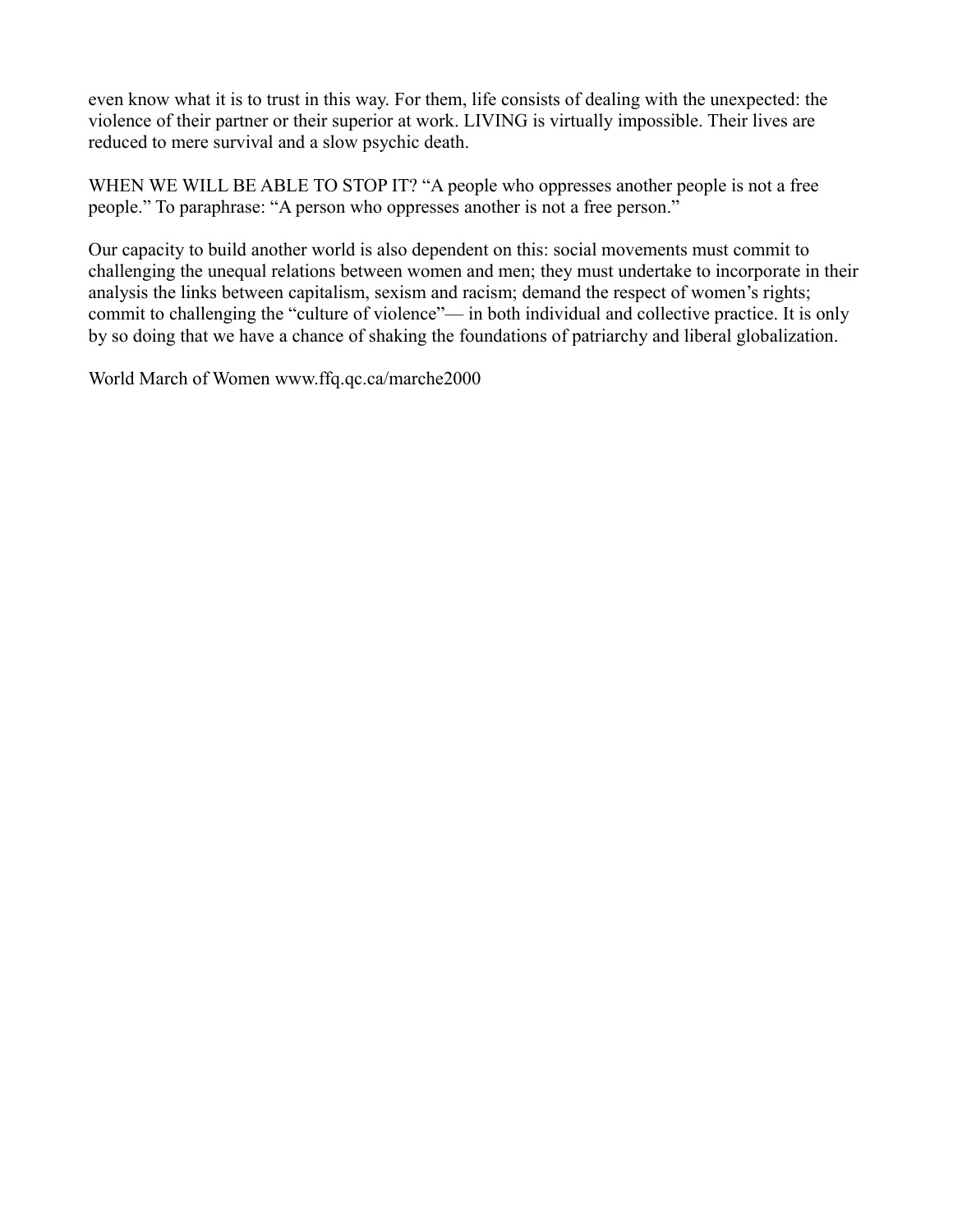World Congress resolution, extracts Jump to: navigation, search

### On Lesbian/Gay Liberation

Lesbian/gay movements have grown considerably in numbers and spread to every continent since the late 1960s. They have managed to win significant reforms in some countries while many other movements have been on the defensive. Since the 1980s lesbian/gay movements have emerged in many Asian, African and Eastern European countries where they did not exist before; regained strength in key Latin American countries (Mexico, Brazil, Argentina) where they had experienced setbacks; and on several occasions mobilized hundreds of thousands of people in Western Europe and North America. The key lessons that we have learned during our participation in these movements and that are expressed in this text are:

1. The oppression faced by lesbian, gay, bisexual and transgendered (LGBT) people is a reality in all countries of the world. The association of HIV with homosexuality has led to global stigmatization of sex between men and of sexual acts outside the monogamous heterosexual family. Sexuality in general is a political issue

2. The link between the oppression of LGBT people and women's oppression is key to our understanding and the struggles for liberation are consequently closely linked.

3. We defend the necessity of autonomous movements of LGBT people, understanding that oppression cannot be overcome without self-organization.

4. We fight for an understanding of the link between the lesbian/gay struggle and the workers' movement, while avoiding subordinating the lesbian/gay struggle to some other movement.

5. We fight for an internationalist approach to this question. LGBT people are oppressed everywhere, albeit in different ways. The movement needs to organize internationally and in solidarity with the most oppressed.

6. In order to carry out these tasks we have to put our own house – the revolutionary left – in order. This requires changing our organizations in many ways.

Lesbian/gay leftists' fight for understanding and support in the workers' movement has been a long, hard one. They have had to contend with opposition and prejudice from every current of the left, into the 1970s and beyond. Social-democratic parties and labour movements for example have not in general responded well to issues of sexual freedom. But attempts to build links with the workers' movement have also led to successes, almost from the time of the lesbian/gay movement's birth at the end of the nineteenth century.

In the first decades of the twentieth century the demands of the German Scientific- Humanitarian Committee (founded in 1897) and other European 'sex reform' organizations were often supported by social democratic and communist parties, rarely by bourgeois parties, and by the Bolshevik government of Soviet Russia alone of the then existing governments. Even under the Bolsheviks support for sexual freedom could not be taken for granted, as can be seen from the works of Kollontai. The triumph of Stalinism in the Soviet Union led to the overturning of many gains for women's and sexual emancipation, and spread antigay prejudice among almost all Stalinist and Mao-Stalinist currents from the 1930s to the 1980s. But the emergence of the lesbian/gay liberation movement in the late 1960s and early 1970s in Western Europe and North and Latin America coincided with a new rise of the radical and revolutionary left. Feminism and particularly socialist feminism were crucial to the rise of lesbian/gay liberation, in the context of a global challenge to society.

This text (i) defines the basis for revolutionary Marxists' support for lesbian/gay liberation; (ii) lays out the Fourth International's stands on some major issues; (iii) defines our tactics in building lesbian/gay movements; and (iv) suggests how lesbian/gay liberation can and should be reflected in our organizations' public profile and internal life.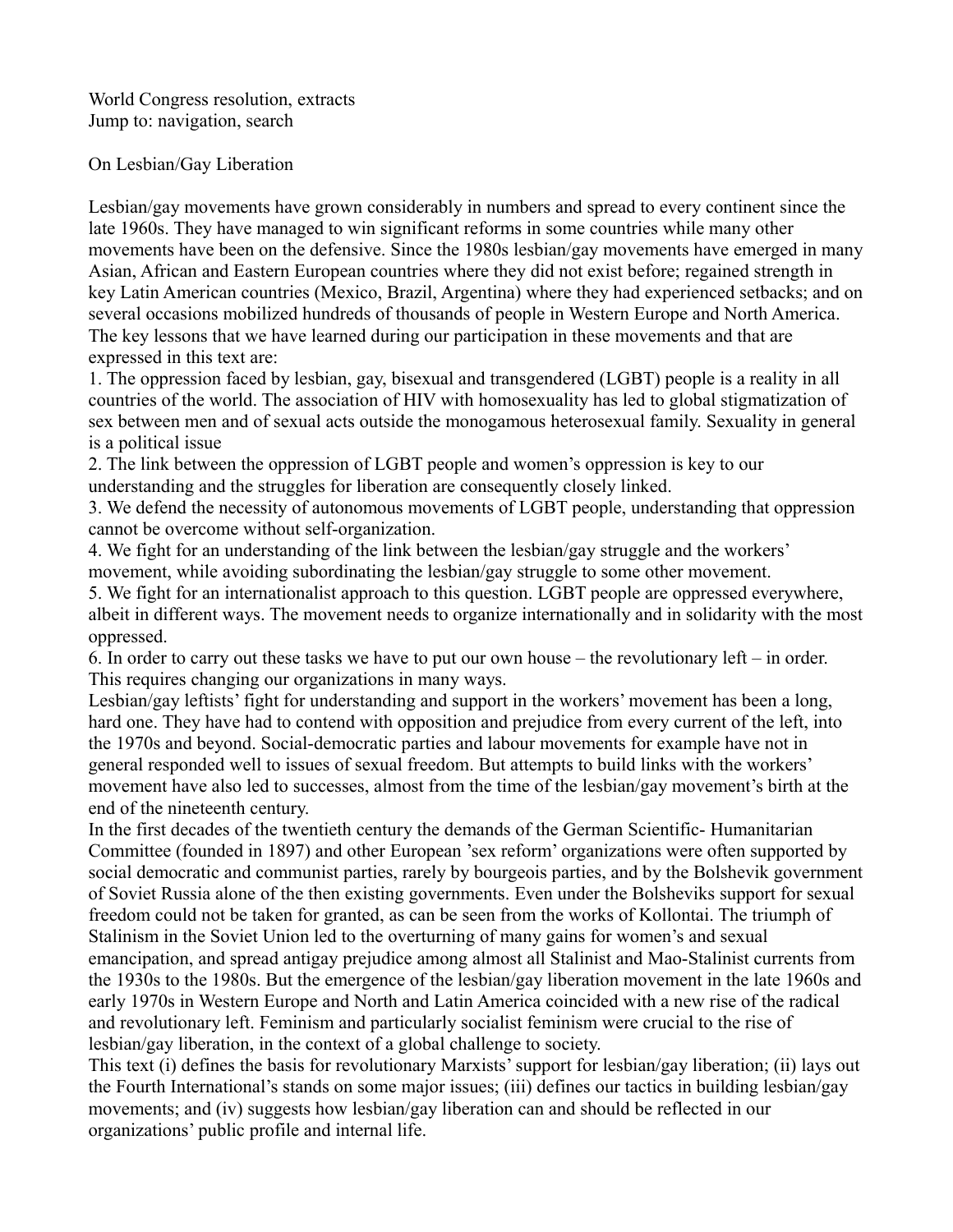# PART I - FUNDAMENTALS OF OPPRESSION

1. Although degrees of persecution and toleration vary widely, nowhere in capitalist societies today is there complete equality or freedom for lesbians, gay males, bisexuals, or transgendered people [see the definition in point 18]. Heterosexism, the oppression that they are subjected to, is like sexism 'expressed in all spheres – from politics, employment, and education to the most intimate aspects of daily life', in the words of the resolution on women's liberation adopted by the Fourth International in 1979.

2. Heterosexism is rooted in the heterosexual, patriarchal family institution characteristic of capitalism. The family is the 'primary socioeconomic institution for perpetuating the class divisions of society from one generation to the next', in the words of the 1979 resolution on women's liberation. In the form it has developed under capitalism, it 'provides the most inexpensive and ideologically acceptable mechanism for reproducing human labour' – by using unpaid, largely female labour to care for the young and old as well as working-age adults – and 'reproduces within itself the hierarchical, authoritarian relationships necessary to the maintenance of class society as a whole'. This family form is particularly oppressive to women and children. Central to the relationships that the family reproduces more or less adequately in capitalist society from generation to generation are monogamous, heterosexual love, which is ultimately supposed to be the basis of marriage and the creation of new families, and parental love, which is supposed to bind adults to their biological children in a connection combining affection, responsibility and authority. The state and medical and psychiatric establishments are structured so as to promote stable, procreative heterosexuality, and to stigmatize, discourage or even suppress other forms of sexuality, often defined as abnormal, pathological or irresponsible. As long as society is organized in a way which assumes that many basic needs will be met within the family, all those who are marginalized from it or choose not to live in it will have difficulty in meeting their needs. This family form under capitalism presupposes and reproduces a heterosexual norm, which pervades the state and society and is oppressive to anyone who deviates from it. As long as heterosexual love is the basis for forming a family, people whose emotional and sexual lives revolve largely around same-sex love are marginalized from family life. As long as the family is a central place where children are raised, lesbian/gay/ bisexual/transgendered (LGBT) children will grow up alienated - even more than children and young people in general are alienated in the family; and children's access to adults, especially unmarried adults, and other children to whom they are not biologically related will often be limited. As long as only heterosexual desire and romance permeate capitalist consumer culture, LGBT people will feel invisible. As long as heterosexuality is defined as the norm by the state and medical and psychiatric establishments, LGBT people will be explicitly or implicitly discriminated against and marginalized. Repressive laws and widespread social discrimination intensify this oppression in most parts of the world, but repealing repressive laws and combating social discrimination will not by themselves eliminate it.

3. For millions of people around the world today, particularly but far from exclusively in dependent countries, same-sex eroticism can only be lived out episodically, in the margins of their family lives, often concealed from parents they still live with or spouses of the other sex. Millions of women marry in order to survive, given the extremely limited social and economic options available to them; these pressures also operate to a lesser extent on men. For many thousands of men and women, failure to conform to the heterosexual norm goes together with blatant failure to conform to norms of masculinity and femininity, which makes playing heterosexual roles difficult or impossible. Thousands of transgendered people unable or unwilling to fit into socially recognized families, unable or unwilling to live as 'proper men' or 'proper women', are banished to the furthest reaches of the labour market and of society, often supporting themselves in the sex trade or other stigmatized occupations, faced with general contempt and even violent attacks. Many LGBT people around the world contend with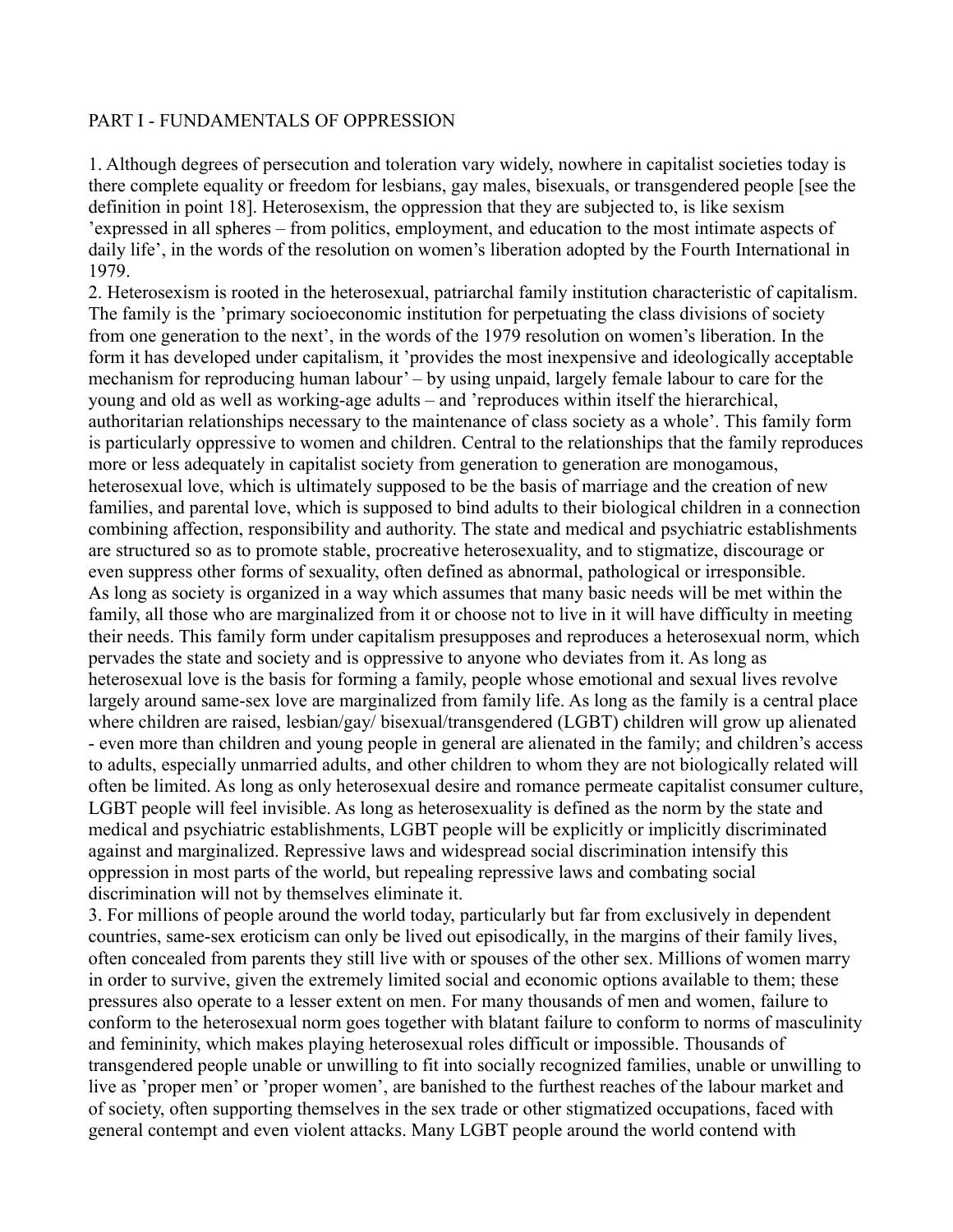repression as a daily reality: prison, rape, torture and murder.

4. Heterosexism takes on specific and sometimes particularly virulent forms in dependent countries. European conquerors from the sixteenth through the twentieth centuries often used rooting out 'sodomy' as an ideological justification for conquering and ruling other peoples. Many countries that are now formally or politically independent still have laws against homosexuality that were imposed by former colonial rulers.

Maintenance of oppressive laws, policies and customs is often defended on the basis of religion – in dependent as in imperialist countries – including Christianity, Islam, and Hinduism, and perpetuated through legally established religious or communal jurisdiction over family and personal life in countries where separation of religion and state has not been won. Often the religious right and fundamentalists argue that the 'moral' code they defend is a deep part of the traditional fabric of the society in which they organize.

Often in fact many of the most reactionary practices they follow, particularly those directed against women and against sexual 'deviance', do not have such roots but are thoroughly modern as well as thoroughly reactionary. A second crucial ideological myth is the idea that homosexuality in these societies is another negative legacy of imperialism. While arguing for a materialist understanding of the rise of mass lesbian and gay identities in the context they are held today as a product of industrialization and urbanization, we also promote an understanding of the history of same-sex relationships of different types within traditional cultures.

The absence or underdevelopment of welfare states and low wage levels in the dependent countries reinforce dependence on traditional families. Particularly in rural areas, the lack of non-traditional social or political organizations or cultural alternatives make nonconformity difficult.

People in dependent countries are also particularly vulnerable to the most exploitative forms of the domestic sex trade and international sex tourism. The Fourth International sees LGBT organizing in such conditions as an important part of an overall project of national liberation, which necessarily involves challenging national and religious power structures as well as imperialism. Open LGBT participation in mass democratic upsurges in several Latin American, Southern African and Southeast Asian countries have shown how lesbian/gay liberation and national liberation can go together.

5. Only substantially higher wages and the development of welfare states in the course of the twentieth century have made it possible for working class people on a mass scale to live independently of the families they were born in without marrying and founding new ones; to sustain long-term, primary emotional and sexual partnerships with people of the same sex; and to join and identify with open, enduring lesbian and gay male communities. At the same time, heterosexual marriage has increasingly come to be based on sexual attraction and romantic love, although there are still strong material pressures to marry, and arranged marriages are still the norm in many countries.

Particularly in the imperialist countries and particularly among men, gay lives are lived to some extent in the commercial scene that is capitalism's way of responding to LGBT people's needs for places to meet and socialize. Where the commercial scene has expanded and room for LGBT people to live freely in the surrounding society has remained limited, the result is contradictory. It is a step forward that LGBT people have the possibility of being open about their sexuality in this context - but not acceptable that this is not the case in the broader society. The existence of the scene has in many cases given the impetus for the lesbian/gay movement to develop.

There is a further issue in that the scene itself is very limited in the way in permits people to relate, even though it has become more diverse as it has expanded. In general it remains male-dominated, and perpetuates images of sexual attractiveness that are ageist and racist - in short it projects sex as a commodity and does not provide an environment in which people can relate very easily as full human beings. Informal networks, clubs, community centres and activist groups that are the result of LGBT self-organization provide some alternatives to the alienation of the commercial scene, but often lack the visibility, glitz and resources that the commercial scene has.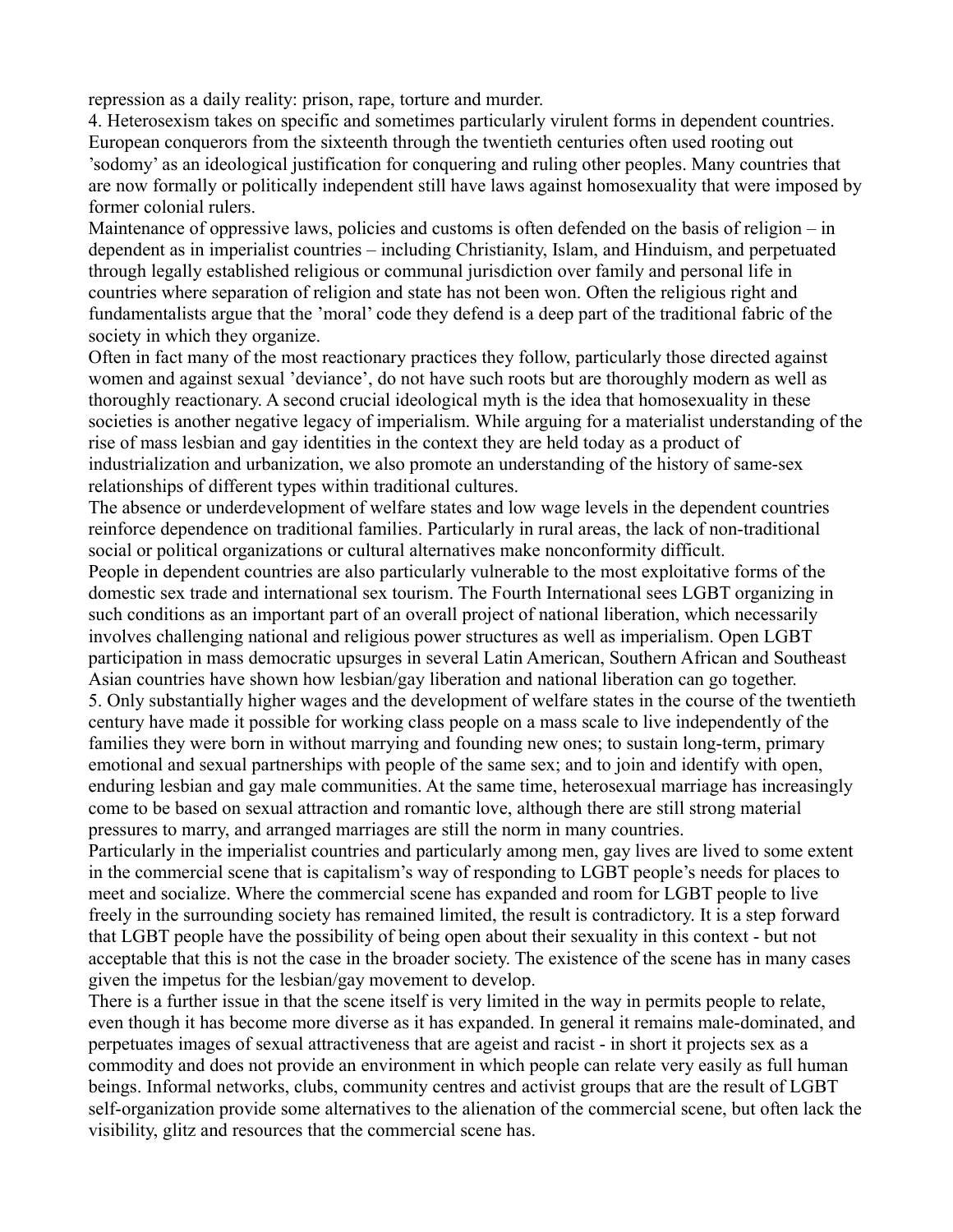Lesbian/gay communities, which include all women and men of all classes who identify as lesbian or gay, along with the identities and subcultures that have grown up within them, have been the basis on which lesbian/gay movements have arisen. Much of the lesbian/gay subculture has been attacked on the basis that it is very alienated, but when this criticism comes from the media or the right it ignores the fact that all sexuality is increasingly presented as a commodity under capitalism.

Lesbian/gay movements have mostly been directed against specific laws or policies repressing samesex sexuality or LGBT people; towards laws that would ban various forms of social discrimination; and towards laws granting same-sex relationships equal recognition and treatment under existing laws and policies.

6. Since the 1970s young people's relationship to their sexuality has changed in many countries, in contradictory ways. Youth sexuality has become less of an absolute taboo; young people's bodies and sexuality have become more visible in the media, and commercial publicity increasingly uses and abuses them to sell products. The setbacks caused by AIDS and the rise of a new moralism have not stopped this trend. But young people's sexuality is still repressed, particularly young women's and young LGBTs' sexuality. Children and teenagers are still pressured at home and in school to conform to approved gender roles; prejudice, being ashamed of their bodies, and fear of transgression are essential parts of the lesson that is taught.

And as much or more than ever, young people lack the material conditions to live their sexuality freely. Young people's economic dependence on their families has increased with attacks on social programmes. Lesbian/ gay gathering places are often strictly commercial, thus excluding many young people who have little money. There are also still limits on young people's access to information about sexuality and to their access to contraceptives and information about them.

Lack of access to condoms and to information about sexuality is a particular issue in terms of the transmission of AIDS and other sexually transmitted diseases. While images of homosexuality are more common in the media in many countries, the images are often distorted or stereotyped. While young people are often more open-minded and less homophobic than in earlier generations, coming out is still a painful process for many young people even in ostensibly tolerant cultures, as is shown in the very high suicide rates among young lesbians and gay men.

7. "Today", the resolution on women's liberation noted over twenty years ago, "faced with deepening economic problems, the ruling class is slashing social expenditures and trying to shift the burden back onto the individual family". The intervening decades have only made the situation worse. Together with stagnant or declining wages and growing unemployment, these cutbacks threaten basic prerequisites, in terms of housing, health care, child care and other forms of social support, for LGBT people to live decently apart from heterosexual families and to sustain their communities. The effects have been particularly devastating for newly emergent communities in dependent countries, as seen particularly since 1982 in Latin America and since 1997 in Southeast and East Asia, and tend to reinforce profamily ideology. Where lesbian/gay movements exist, they should participate openly in fight-backs against capitalist austerity; in any case, such fight-backs should take up the specific demands of LGBT people for specific services or their inclusion in the existing ones.

The movement for a different globalization that has grown up from Seattle to Porto Alegre is joining together many fight-backs against capitalist austerity, making them broader, more participatory and more democratic, and providing a new opportunity to recompose the left and internationalize struggles. It confronts all progressive social movements, including LGBT movements, with the need to go in new directions and redefine themselves socially and politically. The inclusive, participatory spaces opened up by the evolution of the World Social Forum into continental and national social forums give LGBT movements a chance to look for new allies, point out the importance of LGBT issues to movements like the workers' movement that have often neglected them, and integrate other radical social demands into LGBT movements' own programmes.

In a time when 'LGBT markets' are putting new normalizing and divisive pressures on LGBT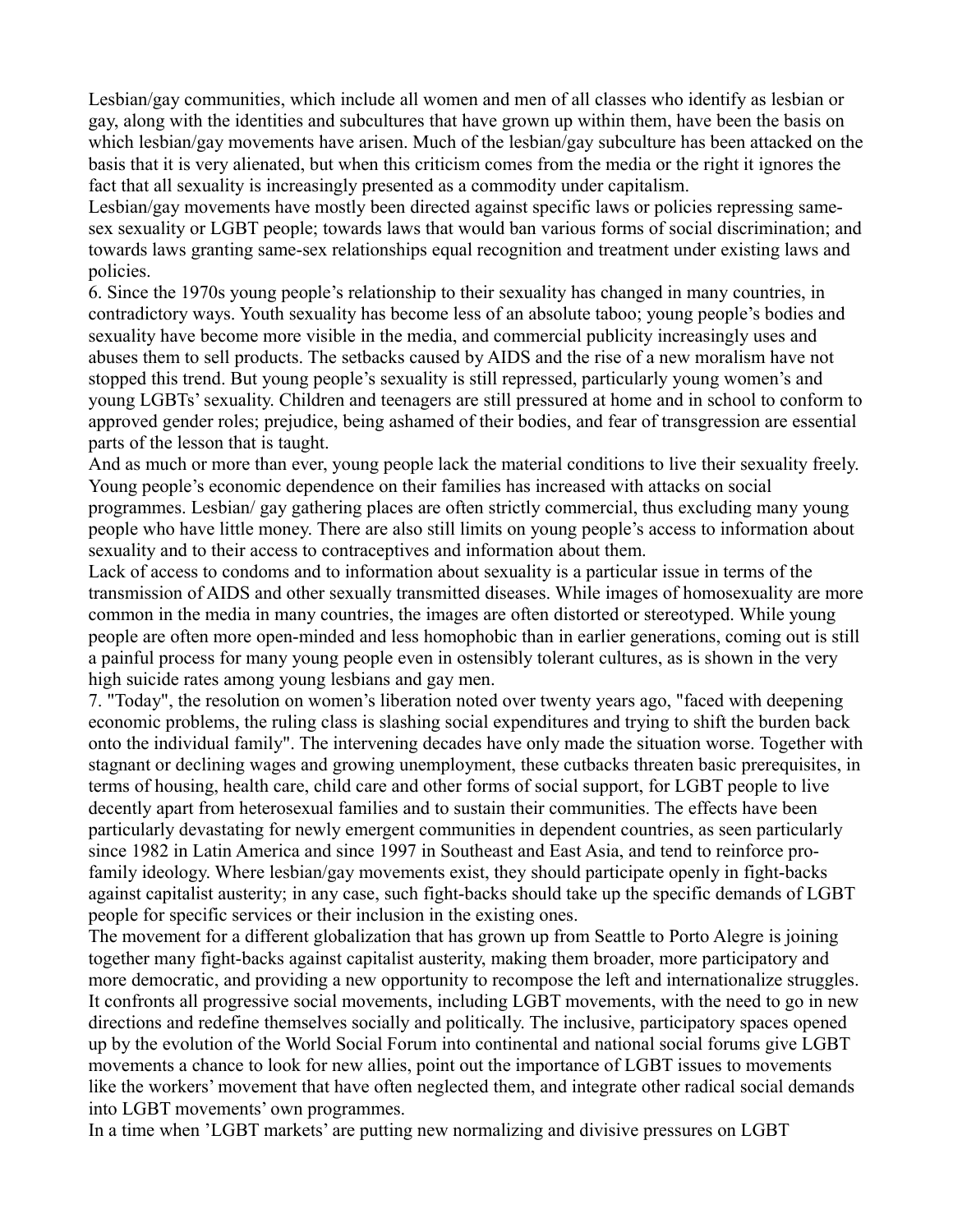communities, and when most LGBT political currents internationally have focussed increasingly on institutional and lobbying work, it is essential that LGBT movements be part of the wider social debate and contribute to mobilizations against neo-liberal globalization.

They must introduce LGBT perspectives into different struggles for political, social and economical change, rejecting pressures to postpone specific LGBT struggles in the name of any 'structural issue'. No structural change will be complete if the structures of sexual oppression, which affect all human beings, are left untouched.

# PART II - OUR STANDPOINTS

8. Beginning with the radicalization of the late 1960s, activists have called for going beyond struggles for lesbian/ gay rights in order to demand full lesbian/gay liberation, which implies a withering away of the capitalist family as an institution and challenging the heterosexual norm imposed by the capitalist state. Although this call has become less prominent in the movements since the 1980s, the Fourth International sees complete equality and freedom for both women and LGBT people as requiring socializing the functions of the family, which can be fully achieved only with the overthrow of capitalism. In supporting struggles for lesbian/gay rights we seek to build bridges between current demands and the ultimate goal of lesbian/ gay liberation, which we see as linked to the ultimate goal of socialist revolution.

As we deepen our vision of the socialist society we are fighting for, we will strive to integrate the vision of lesbian/gay liberation with it. In opposing oppressive, limited conceptions of masculinity, femininity and sexuality, we work towards a society in which gender will no longer be a central category for the organization of social life, and in which the concepts of 'heterosexuality' and 'homosexuality', to the extent they exist, will not have any legal or economic consequences. We work towards a socialization of the different functions currently served by the family: diverse forms of collective, community responsibility for care of children and the infirm; an economy which does not force people to migrate from their local communities; diverse forms of households and of cooperation within local communities; and diverse forms of friendship, solidarity and sexual relations. 9. In most cultures sexuality and sexual activity are still aspects of our being as humans which are treated as dangerous or as the 'property' of the society, not the individual. But revolutionary advances in reproductive technology in the 1950s and 1960s contributed greatly to the emergence of aspirations for sexual liberation and further separated sexuality from reproduction. A cultural radicalization emerged in the 1950s and 1960s among young people and students in the imperialist countries which began to challenge, among other things, the traditional classification of gender. These new challenges to the traditional culture included new approaches to sex.

The struggles for abortion rights and accessible birth control, like the struggle for lesbian/gay rights, directly challenged the traditional notion that equated acceptable sex with reproduction, marriage and the family. New perspectives on sex and sexuality promoted a new valorisation of sexual pleasure in general, but especially for women. When the women's movement advanced demands for women's sexual health and information, it did so with the fundamental idea that women are sexual beings, and have the right to the sexual pleasure and control of their sexual relationships men have historically enjoyed. One of the main messages promoted in this struggle for women's sexual autonomy was that there was no one right way to sexual enjoyment, but in fact there were a plurality of possibilities. Lesbian/gay liberation is part of a broader, human sexual liberation we are fighting for. We seek to free human sexuality from what the 1979 resolution on women's liberation called 'the framework of economic compulsion, personal dependence, and sexual repression' in which it is now too often confined. Sexual activity that is freely consented and pleasurable to all those taking part in it is its own sufficient justification. We work towards a society in which our bodies, desires and emotions are no longer things to be bought and sold, in which the range of choices for all people - as women, men,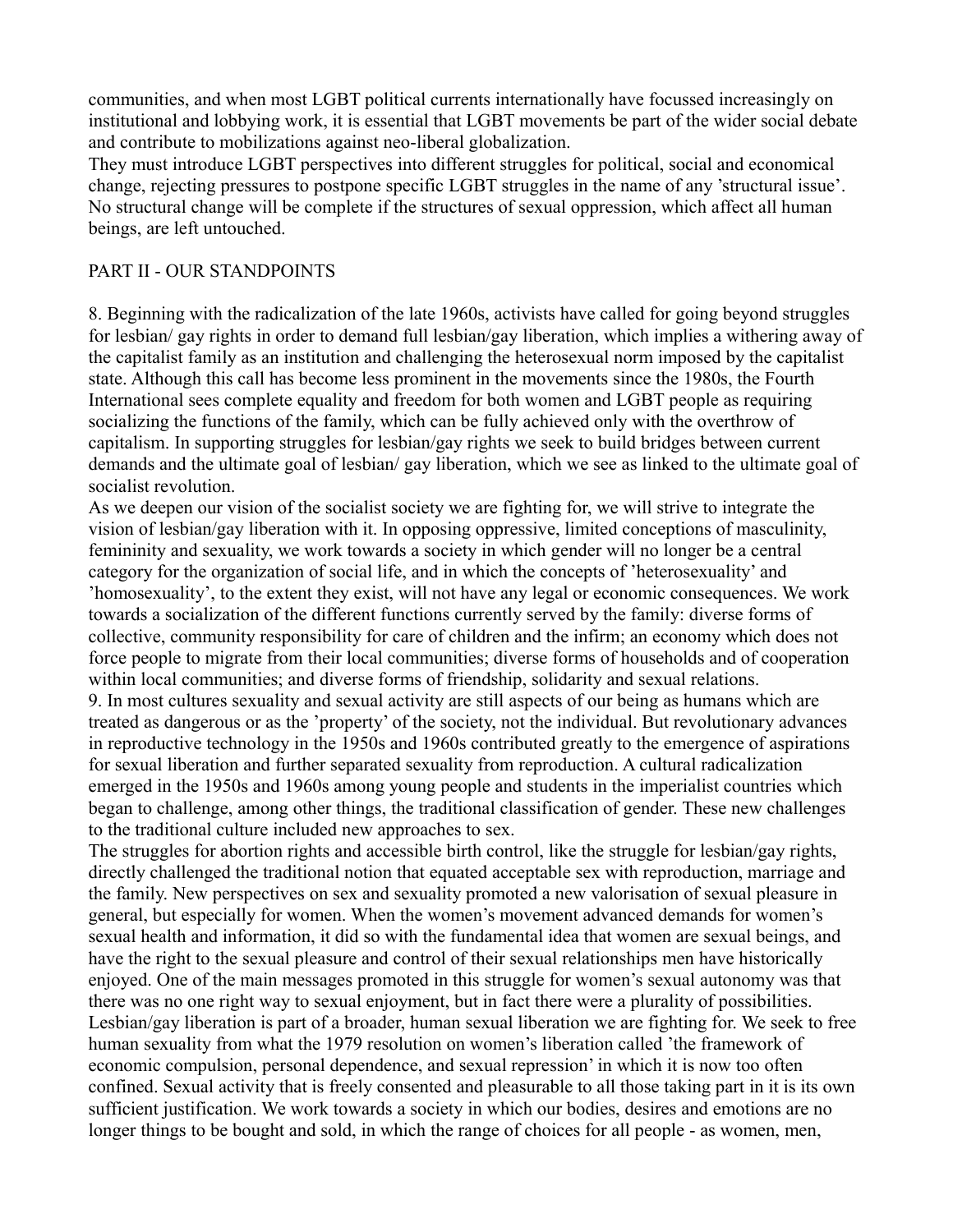sexual beings, young people, old people - is greatly expanded, and people can develop new ways to relate sexually, live, work and raise children together. It is impossible for us, who have been formed by the alienated society in which we live, to envisage how sexuality will develop in this context, and therefore it is important to avoid making predictions based on our own individual aspirations. 10. The first battles that gays and lesbians fought and are fighting, which have often provided the impetus for the formation of politically active lesbian/ gay movements, are actions against the criminalization of homosexuality. The 1969 Stonewall rebellion in New York, a reference point for the whole Western lesbian/ gay movement, consisted of physical resistance to police raids on bars where lesbians, gays, bisexuals and transgendered people went to meet each other. Today there are still many countries where homosexuality is forbidden by law. In the Middle East, Africa and Asia, countries that do not forbid homosexuality are more the exception than the rule. Several states in the US forbid heterosexual as well as same-sex anal and oral sex; other US states forbid only same-sex anal and oral sex. Many other countries, including many Latin American and European countries, do not explicitly ban homosexuality but use terms like 'public scandal' as a basis for imprisoning people, or have laws against 'promoting homosexuality' or 'soliciting homosexual contacts'. The vaguest concept in laws that are used to criminalize LGBTs is 'indecency': experience shows that judges see 'indecency' more often between people of the same sex than between people of different sexes. We support the demand for repeal of all such anti-gay laws and the discriminatory policing policies and practices that accompany them.

Even when the initial battle for legalization of homosexuality has been won, other discriminatory criminal laws often still need to be challenged. Many countries have enacted special laws to 'protect' minors from homosexuality, for example. Starting from the dogma that young people can be 'influenced' and 'seduced' by homosexuals, they established a higher legal age of consent for same-sex contacts than for heterosexual contacts. In the European Union today, Austria, Britain and Ireland still have higher legal ages of consent for same-sex contacts. We support the lesbian/gay movement's demand that the age of consent for same-sex sex be lowered to the age of consent for heterosexual sex wherever this legal discrimination exists.

11. Alongside the fight against criminalizing laws, many lesbian/gay movements in different countries are struggling for laws explicitly forbidding discrimination on the basis of sexual orientation. South Africa occupies a striking place in an overview of countries: since the adoption of its new constitution, it is one of the few countries in the world (along with Ecuador and Fiji) to include protection from discrimination against sexual orientation in their constitutions. We support the battle for legal and constitutional bans on anti-gay discrimination.

The political importance of this struggle must not be underestimated. The battle to win legal protection against discrimination opens up major opportunities to challenge the second-class and marginal status of LGBT people. It makes the argument for equality in the most forceful way, because resistance to it has to be rooted in an attempt to justify discrimination. It also focuses campaigning on the political process.

While supporting and advocating such campaigns, socialists also understand that achieving legal protection will not itself remove discrimination and prejudice. These campaigns provide an opportunity to explain the social foundation of oppression and the need to change society, not just laws, to bring about such change. But there is a connection between changing law and challenging social attitudes. It is important to understand the impact of achieving legal protection and the consequent increase in LGBT people's confidence, with increasing openness about sexual issues, for example at work. This will have a significant impact over time in changing public prejudices and changing the perception of other issues of discrimination against LGBTs. There also appears to be a clear connection between the existence of strong women's movements, rights won by women, and equal rights for LGBTs. When legal change is secured, it is then necessary to campaign for effective implementation. This can be done by monitoring the effectiveness of the law, and focussing campaigns on areas of resistance which are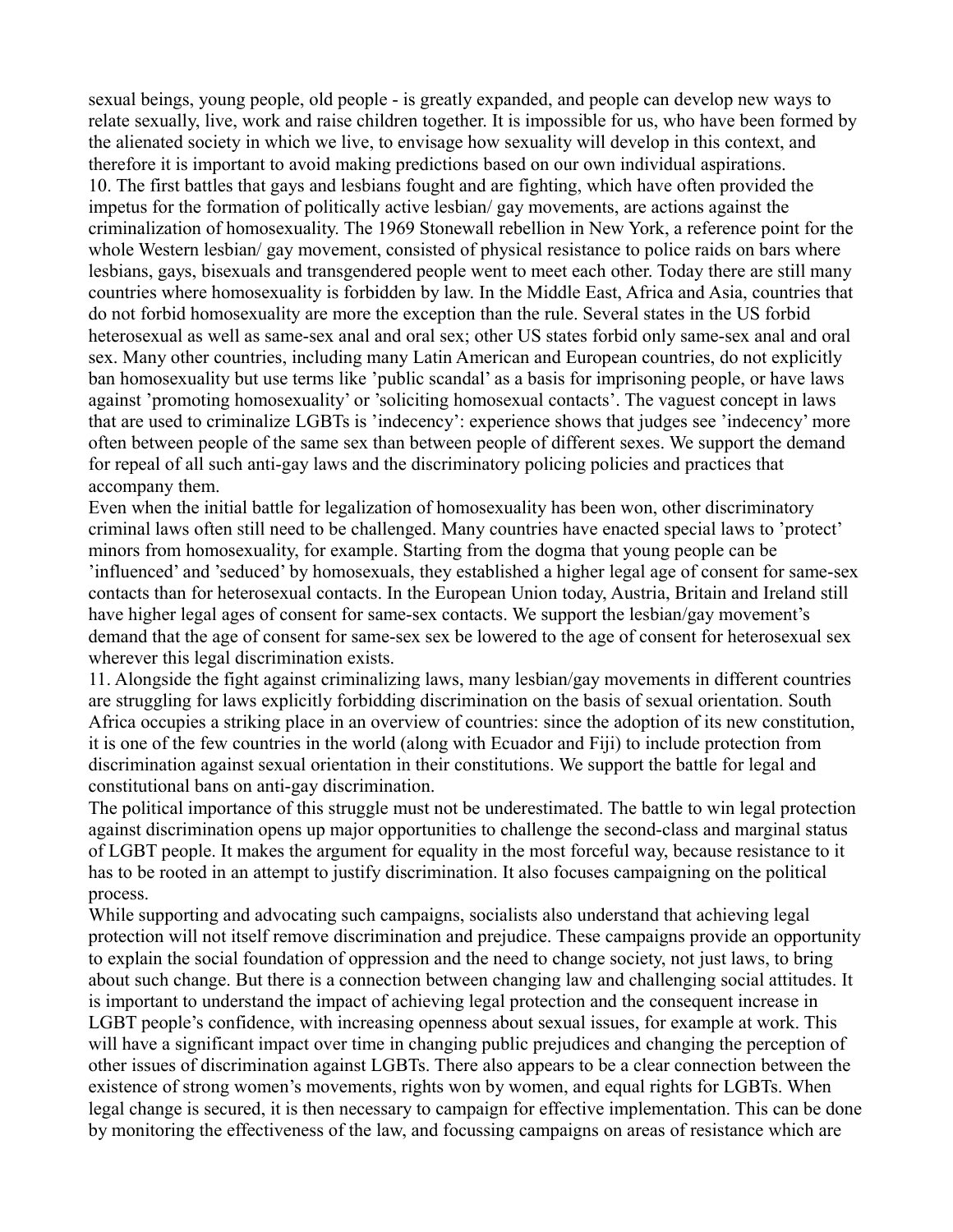# identified.

12. One of the key areas where progress in achieving lesbian/gay rights has been made, and a vital arena for revolutionaries, has been the struggle to secure recognition that lesbian/gay equality is an issue for the labour movement, in particular the trade unions. The campaigns of the lesbian/gay movements have found their reflection in the trade unions. At different times and in various ways, lesbian/gay workers have organized to challenge their trade unions to recognize their specific demands, and have now secured a place on the agenda of the most progressive unions. Two related sets of demands have been most significant: winning union recognition for lesbian/gay rights at work; and securing union recognition of the right for lesbian/gay workers to have their own structures (selforganization) within the union. Success in the second has often been necessary before real progress can be made with the first. Alliances have often been made with other workers whose needs have been traditionally ignored by reformist leaderships: women, the disabled, and minority communities. The struggle has particular importance for revolutionaries, in that it challenges the divide between 'economic and political issues', and can 'help the working class to think in broad social terms' (1979 resolution). The demand for the right to self-organization has often been resisted by both the right and the reformist left on the grounds that it divides the movement. We should be arguing that on the contrary, it is the exclusion and marginalization of lesbian/gay workers which causes the division, and that recognition of self organization is an essential step towards the integration of all sections of the members.

The particular demands for rights at work will vary according to the country, the legal status of homosexuality, and conditions in each particular industry. Some of the main demands are likely to be:

- protection against unfair dismissal, discriminatory recruitment, failure to promote etc;

- protection against harassment by management or fellow workers on grounds of sexuality;

- access to benefits provided for heterosexual workers, for example, partnership leave and concessions granted to workers' partners such as travel in the transport industries;

- equal access to benefits such as pension and insurance schemes;

- recognition that lesbians and gay men may also have childcare responsibilities.

It will also be necessary to link such demands with the demand that the union give its active support to the struggle for lesbian/gay equal rights in society more broadly. This means, for example, having the union mobilize in support of lesbian/gay rights campaigns, and support activities of the lesbian/gay community such as Pride Marches.

An essential part of the struggle is to move beyond the acceptance of a self-organized structure, to the integration of these demands into the concerns of the union as a whole. This will require long-term and consistent work to transform the dominant cultures of many unions, and usually will only succeed by securing firm allies for this process among other groups of workers.

We must also remain alert to the permanent possibility that the winning of such demands, which of themselves are not revolutionary, can be accomplished within a reformist framework. The most conscious union leaders have often managed to accept integration but in reality to co-opt or disarm, or manage to establish a bureaucratic stranglehold. The remedy for this is to press uncompromisingly for the union to take an active campaigning role on lesbian/gay rights issues, which will keep it engaged in mass activity, and to continue to encourage lesbian/gay workers to mobilize to advance their own demands, not allowing 'friendly' bureaucracies to take over, and using success in one as a stepping stone to the next.

13. In opposition to the growing chorus of voices calling for young people's protection from the dangers of sex and from sexual images and information, we believe that more information and autonomy, not less, are the best tools to 'protect' young people. They are indispensable to young people's sexual liberation, consciousness and free choice. They can also help young LGBTs to find the sexual identity and way of life that suits them best, and to resist pressure to conform to existing lesbian/gay lifestyles. Sexual education at school that fully includes same-sex options, with an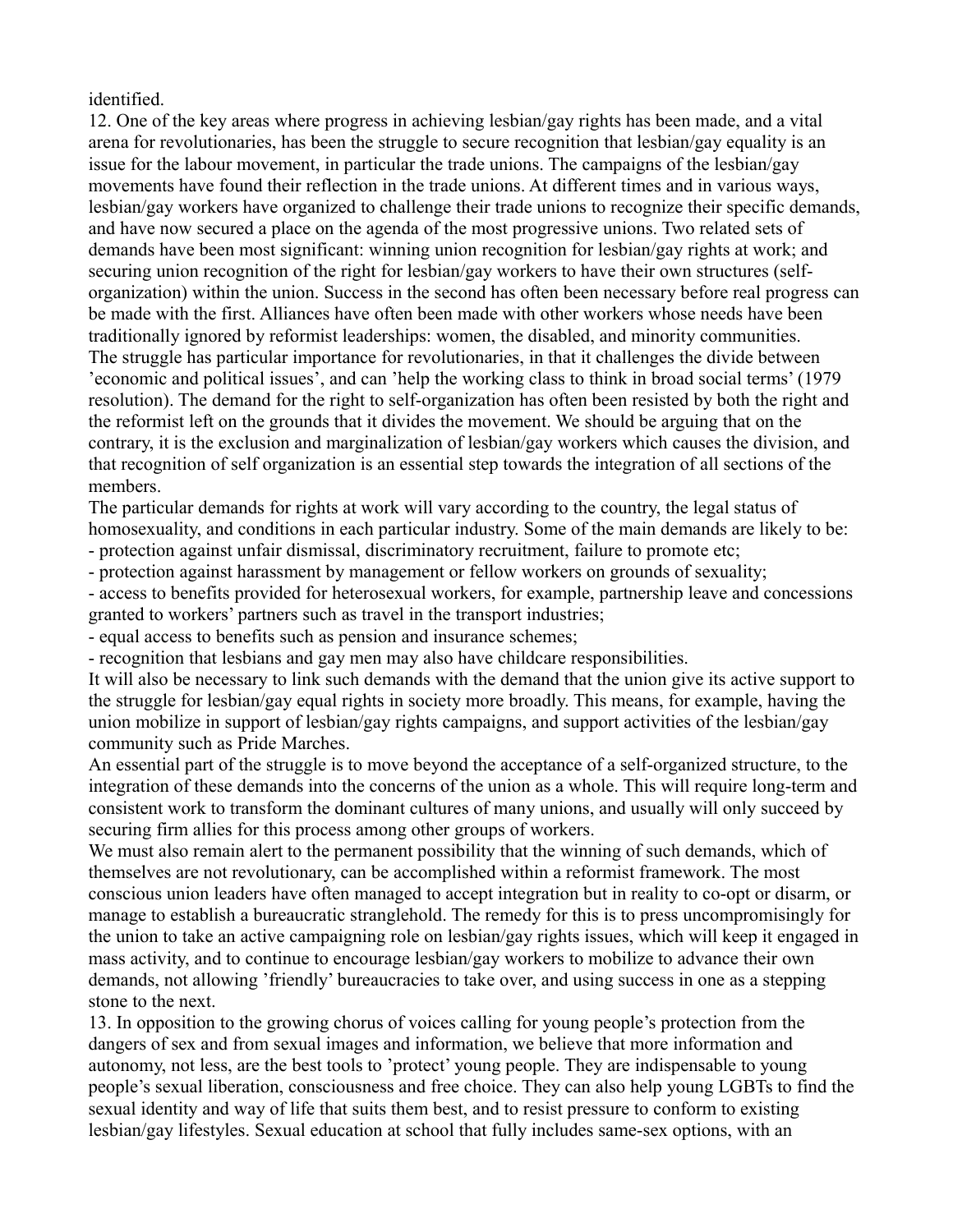emphasis on pleasure and diversity; reinforcement rather than destruction of welfare programmes; free access to contraception; and conditions for the economic emancipation of youth - these are all immediate demands that must be made on the state, in both imperialist and dependent countries. At the same time that we demand an equal age of consent for same-sex and different-sex sex, we oppose any repression of consenting sexual exploration among young people of approximately the same age. 14. Immigrants and black people need to be welcomed and included in lesbian/gay organizations in imperialist countries. This will require a conscious fight against racism in these organizations. In addition we support black and immigrant LGBTs' own, autonomous self-organization within minority communities characterized by particular, multiple forms of oppression and discrimination. We will permanently seek alliances with them without seeking to impose a model of emancipation on them. We will oppose the use of the issue of lesbian/gay rights to stigmatize Muslim immigrants in the context of the 'war on terrorism', emphasizing the rise of self-organization among LGBTs of Muslim origin and the indigenous homoerotic traditions of the Islamic world.

The existence of links between LGBT immigrant groups and their members' countries of origin (through Internet, visits, etc.) has also made possible concrete, international solidarity actions, and can sometimes facilitate the creation of LGBT groups in dependent countries.

15. The mid-1970s saw the rise in much of the developed world, particularly in the US, of a right-wing backlash directed against the gains of the women's movement, as well as the lesbian/gay movement. Extremely conservative, well-financed and strongly militant religious organizations have developed political agendas against sexual issues affecting women, the gay and lesbian community, and youth. Many of these rightwing organizations and their sympathizers have also made LGBT people targets of physical intimidation and, in some cases, extreme violence, often instigated by a vicious, homophobic rhetoric of hate. The strength of this rightwing backlash, which has since extended its influence to much of the underdeveloped world as well, against the gains of the social movements of the 1960s must not be underestimated. More recently in some countries of imperialist Europe, parties of the populist or neo-liberal right have attacked immigrant communities on the grounds of their oppression of women and gays, which is supposedly contrary to 'Western values'.

Along with their strong condemnation of racism and xenophobia, anti-fascist movements must also vehemently denounce and militantly organize against the anti-gay violence that is present in society. We support LGBT self-defence against the violence of the organized right or unorganized bigots. Similarly, lesbian/gay movements must seek allies in other sectors of society attacked by the far right, such as immigrants, youth, people of colour, Jews and the political left, in order to more effectively fight the common enemy, the religious right and fascism. At the same time lesbian/gay movements must expose the hypocrisy and contradictions of the neo-liberal and populist right. In challenging the political power and anti-gay campaigns of the Catholic and Eastern Orthodox Churches and Protestant evangelical groups, as well as Islamic, Hindu and Jewish fundamentalists, lesbian/gay movements should ally with others to fight for complete separation of religion and state.

Particularly in countries where LGBTs are harshly repressed, making links with general human rights organizations and raising LGBT issues inside them can be a useful way to begin lesbian/gay organizing. Given the level of repression LGBTs face in many countries, we support the right of asylum for LGBTs from countries of origin where LGBTs are persecuted, threatened or simply cannot live because of their sexual orientation.

16. Since AIDS was first identified among gay men in the USA in 1981, the association of HIV has led to global stigmatization of sex between men, and a repathologizing of homosexuality. Lesbian/gay activists have sometimes dropped other lesbian/gay political work in face of the urgency of the epidemic or succumbed to pressures towards institutionalization or professionalization. But also the necessary responses to HIV in many countries have allowed a new social and political space, which has been expressed in particular by a challenge to the power of the medical establishment, a questioning of the way the authorities fulfil their responsibilities with regard to public health and the demand that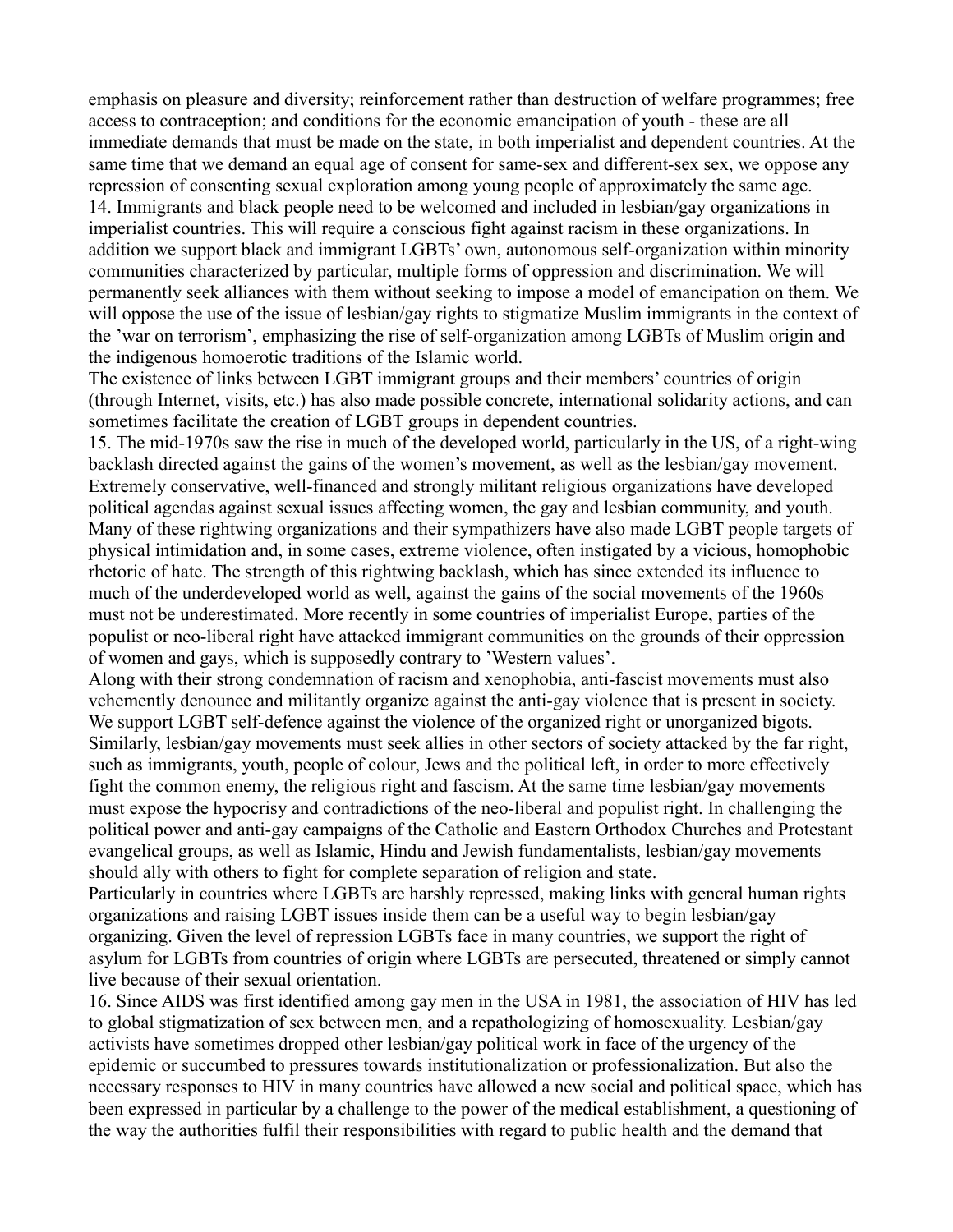people with AIDS themselves exercise control over public health measures. This also makes possible increased resources for the development of gay organizations and more open public discussion of sexuality and sexual practices. In many countries a new generation of lesbian/gay activists, both in terms of their age and their process of radicalization, have taken leadership in AIDS advocacy, education and service organizations while gay communities have borne heavy loads of care-giving and grieving. The experience of gay activism has often been channelled into the leadership of the peer organizations of people with HIV, and lesbian and gay organizations have found themselves in activist alliances with drug injectors and people who make their living in the sex trade. AIDS is now the fourth leading cause of death in the world; in Africa it is the leading cause of death. In the African and Asian countries where the AIDS epidemic is the most intense, unprotected heterosexual sex, not unprotected sex between men, is responsible for the greatest majority of infections. Yet in Southern and Western Africa, in Latin America and in Southern Asia, gay communities are experiencing very high levels of infection, illness and mortality.

The global fight against HIV requires the linkage of several dynamics of struggle:

- against stigma, discrimination and isolation
- against heterosexism and sexism
- against racism and imperialism
- for democratic rights and the right of oppressed groups to organize autonomously
- against censorship and religious control of education, welfare and health services
- for the defeat of the 'war on drugs'
- for free and effective health care
- against the super-profits of the international pharmaceutical companies.

In particular we stand in solidarity with those who are battling against drug companies who are barring access to drugs in the Third World at more affordable prices. The success of the campaign against the pharmaceutical companies in South Africa has many important implications. The battle brought together AIDS activists, trade unionists and anti-globalization activists in a broad and successful alliance. Most of those involved , notably COSATU and the Treatment Action Campaign, have subsequently recognized that the battle now needs to be joined on two new fronts: (1) to demand that the South African government - and also the employers - provide drugs; and (2) to build opposition to the US government's actions in taking Brazil to the WTO over the question of generics.

All this has meant that the fight against HIV has become integrated in the minds of millions with the fight against globalization. In addition to the intrinsic, human importance and urgency of the struggle against AIDS, doing AIDS work among men who have sex with men can be a useful way to begin work for lesbian/gay liberation in countries that do not yet have lesbian/gay organizations.

17. In countries around the world there are growing demands for the legal recognition of same-sex relationships. The Fourth International's starting point on this issue is equal rights – for women and men, for married and unmarried people, for LGBT people with heterosexuals. Currently people acquire a number of rights by marrying – and some of these rights devolve only or primarily to men. So we are for example in favour of the right of all people whatever their sexuality or partnership status to be able to adopt children or gain custody of children. All decisions about custody, access and adoption should be made in the real interests of the children involved rather than on the basis that a nuclear family, however violent or unpleasant, is always in their interests. Neither do we support the idea that children should be treated as the property of adults; children should be given a real voice in such decisions. We are also against tax laws that benefit people who are married or in long term sexual partnerships. While fighting against those laws and regulations that privilege married people, we recognize that the demand for partnership rights and in some contexts for the right to marry is one that is mobilizing large numbers of LGBT people. This does not surprise us, both because discriminatory practices against unmarried people still exist and because we know that ideology has its own dynamic. In the alienated world of capitalist society marriage not only brings material benefits but promises emotional security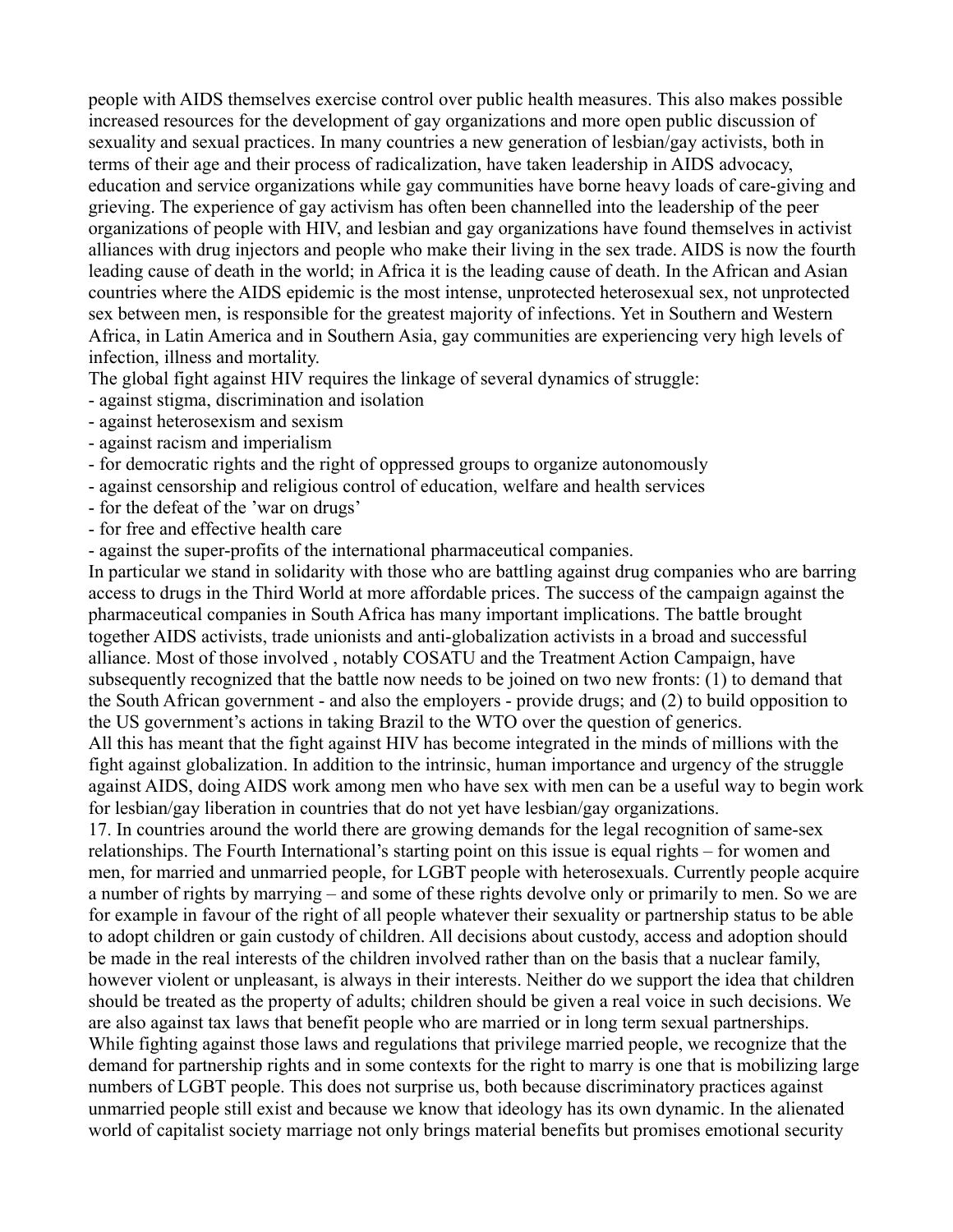(whether this is delivered or not in practice). We support the demand for fully equal same-sex marriage. We also demand better legal rights for couples - same-sex or different-sex - who do not want to marry. Couples should be able to establish and secure recognition for mutual rights and responsibilities in a variety of ways, not just through the single model of marriage. Every option must be equally accessible for same-sex and different-sex couples.

For example, where existing law automatically recognizes a birth mother's husband as a parent or allows a birth mother's male partner to 'recognize' her child as his, a birth mother's same-sex partner must have those same rights. We also fight against differential waiting times for legal registration for same-sex partnerships and the denial of (or greater hurdles to obtain) residence permits to immigrant partners in same-sex couples. It is also important to increase individuals' rights regardless of whether people are coupled or single. Women's individual rights in particular should not be dependent on their relationships with men. Real individual rights require social support. Neo-liberal austerity policies have cut social support to ribbons, privatizing what should be social responsibilities and imposing them once more on the family. Governments prefer to make wives and husbands, parents and children care for the sick, old, young, disabled or unemployed rather than shouldering their rightful burden. Lesbian/gay movements should try to avoid trapping even more people in these humiliating forms of dependency. Instead they should try to ally with women's groups and trade unions to change this situation. Current debates on same-sex partnership and marriage are an opportunity for revolutionary LGBTs to work together with currents in lesbian/gay movements that seek to resurrect the movement's original call for genuine liberation. Together we can work to undermine the perceived 'naturalness' of heterosexuality, challenge gender roles, and question whether authority over children and rights of inheritance should be based so much on biological parenthood. We will work to open a door through which new possibilities can be glimpsed: new kinds of social and emotional relations beyond alienation and dependency, new patterns of ones, twos and mores that could flourish in diversity and freedom. 18. Transgender people – those who do not fit into the hegemonic two-gender system, including crossdressers, drag kings and queens, transsexuals, people who do not identify with a gender, and many others whose identities are rooted in indigenous cultures – are often among the most oppressed people with same-sex sexualities. In fact many people, whatever their sexuality, are oppressed because they do not fully conform to gender norms; in particular, men who are seen as 'effeminate' sometimes experience forms of discrimination common to women. Transgender people also have a long history of fighting back against their oppression. 'Hijras' in Pakistan and 'waria' in Indonesia organized for their rights in the 1960s before European and North American lesbian/ gay liberation movements were founded. Puerto Rican 'drag queens' ('locas') were among the first to fight back against the police in the 1969 Stonewall Rebellion in New York. As movements for lesbian/gay rights have gained respectability and consolidated reformist perspectives, however, transgendered people have been excluded, ignored, marginalized and treated as an embarrassment. We support the efforts of transgendered people to resist their marginalization, organize themselves independently, and win full inclusion in lesbian/ gay movements.

Transgendered people have needs and demands of specific importance to them, which lesbian/gay movements should take up. They are often particularly likely to earn their living in the sex trade, be discriminated against when they look for other kinds of work, and be harassed and attacked by police and thugs. We defend their rights to respect, safety, and equal rights to housing and employment. They also suffer from the refusal of the authorities to recognize their gender identity in a very wide range of circumstances. While we recognize the need to classify people at times according to sex so that women can organize against their own oppression, we question the impulse to register people's sex routinely on every form and for every irrelevant purpose. We reject the forced subjection of transgendered people as well as of men and women in general to socially and biologically stereotyped categories of masculinity and femininity (manifest for example in school/job dress codes, mutilation of hermaphroditic babies, hormone treatments for teenagers with so-called 'gender-inappropriate behaviour', and formal lessons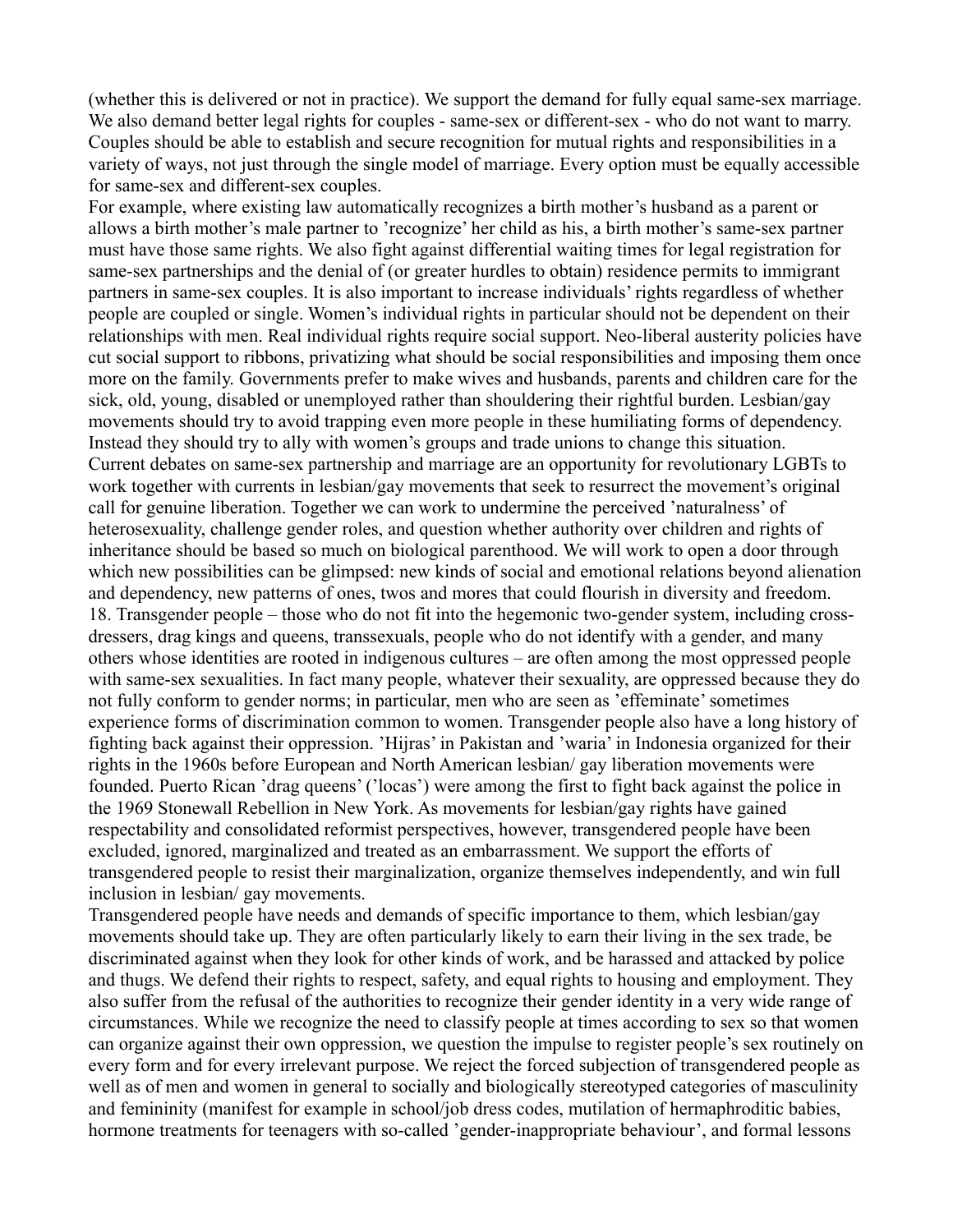in sex-stereotyped behaviour for transsexuals). We defend the right of every person to fully develop her/his individual personality.

Transgender people should have the right to such medical care as they deem appropriate, including socalled 'sex reassignment surgeries', hormone treatments and psychotherapy. They should have the right to health insurance coverage for such treatment, and to obtain appropriate changes in their documentation with or without surgery.

19. We conceive of lesbian/ gay movements as broadly inclusive movements bringing together all those who wish to live freely their same-sex sexualities and love. In different countries and cultures they may include people involved in a great variety of relationships and ways of life who may identify in any number of ways. We are opposed to any conception of lesbian/gay movements that limits or conditions participation in them according to some standard of exclusive homosexuality.

In many countries and cultures men in particular often have sexual contacts with other men while outwardly conforming to cultural expectations of masculinity, fulfilling the family roles expected of men, and not identifying publicly or even privately as gay or as bisexual. In AIDS organizing in some countries such men are identified simply as 'Men who have Sex with Men'. One issue in this situation that has led to much tension is when people who do not identify as LGBT but have same-sex relationships treat their same-sex partners with disrespect as a result of their internalization of heterosexism. An important first step towards sexual liberation in this situation is for such men - or women - to treat their sexual partners who do identify as lesbian, gay or transgendered with respect and solidarity. A further positive step is for such people to support or even join lesbian/gay movements, however they may define their sexual identities in the process.

In some countries and circumstances bisexuals or other sexual minorities may choose to organize themselves autonomously, either inside or outside lesbian/gay movements, either around issues of specific interest to them or around broader issues such as AIDS, violence or diversity. We support their right and respect their choice to do so, while continuing to work towards the broadest possible alliance of all the sexually oppressed. Bisexuals can find themselves isolated inside heterosexual society as well as lesbian/gay communities. Their sexual orientation often permits them to go unnoticed or appear 'normal' to society in general, and for their same-sex sexuality not to be apparent or to be considered merely 'experimental'. It is a step forward when bisexuals try to break with this invisibility - to 'come out' as bisexual - and to have their sexual orientation recognized and accepted as a legitimate expression of the diversity that exists in lesbian/gay communities and in human sexuality. This view that coming out is a positive stance is the same that we take for lesbians and gay men. Tensions that exist in the movement between people with different sexual identities can best be overcome by the building of an inclusive movement and the fight against heterosexism.

20. We support campaigns against psychiatric definitions of homosexuality and transgenderism as pathologies and against barbaric attempts to medicalize and 'cure' LGBT people (through psychotherapy, aversion therapy and psychosurgery).

21. The ideological legacy of Stalinism, which recriminalized homosexuality in 1934 in the Soviet Union after the Bolshevik revolution had decriminalized it, is still reflected today in discrimination against LGBT people in China, Vietnam, Cuba and other transitional societies. While the worst persecution is in the past and tolerance has increased in recent years, full equality has still not been achieved. The Chinese regime has so far not permitted any open lesbian/ gay organizing.

The Fourth International supports organizing for lesbian/gay rights in China, Vietnam, Cuba and other transitional societies as we do everywhere. We hope to see lesbian/gay movements there ally with workers', women's and others' opposition to the bureaucratic regimes and grow into movements for socialist democracy. Alliances with feminists will be particularly important in challenging sexist and heterosexist ideologies and policies that rely on the family. This will be a utopia, however, unless democratic and feminist movements support lesbian/gay struggles and do internal work against antigay prejudice and unless gay movements do work against male chauvinism.